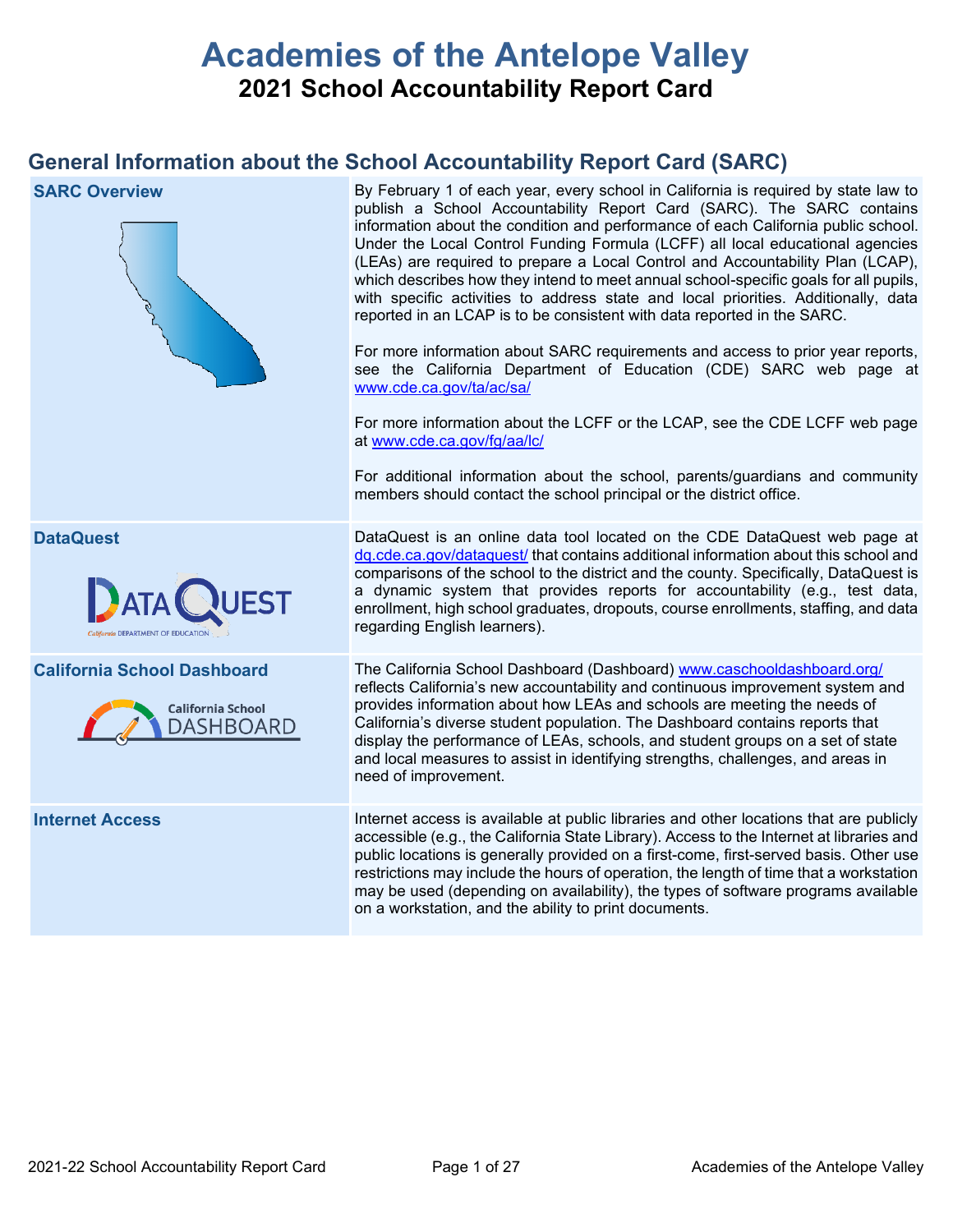## **2021-22 School Contact Information**

| <b>School Name</b>                       | Academies of the Antelope Valley |  |  |  |
|------------------------------------------|----------------------------------|--|--|--|
| <b>Street</b>                            | 6300 West Ave L                  |  |  |  |
| City, State, Zip                         | Quartz Hill, CA 93536            |  |  |  |
| <b>Phone Number</b>                      | $(661)-943-2091$                 |  |  |  |
| <b>Principal</b>                         | Matt Berryman                    |  |  |  |
| <b>Email Address</b>                     | mberryman@avhsd.org              |  |  |  |
| <b>School Website</b>                    | https://www.avvirtualschool.org  |  |  |  |
| <b>County-District-School (CDS) Code</b> | 19 64246 0126003                 |  |  |  |

| 2021-22 District Contact Information |                                            |  |  |  |
|--------------------------------------|--------------------------------------------|--|--|--|
| <b>District Name</b>                 | Antelope Valley Union High School District |  |  |  |
| <b>Phone Number</b>                  | 661-948-7655                               |  |  |  |
| Superintendent                       | Greg Nehen                                 |  |  |  |
| <b>Email Address</b>                 | gnehen@avhsd.org                           |  |  |  |
| <b>District Website Address</b>      | www.avdistrict.org                         |  |  |  |

### **2021-22 School Overview**

Academies of the Antelope Valley (AAV) is a dependent charter school that consists of four satellite sites: One virtual/blended site and three brick and mortar sites. There are 191 full time students between grades 7-12, and 450 part time students between grades 9-12 who are enrolled with our online, blended school, Virtual Academy. There are 469 students between grades 6-8 who are enrolled in our brick and mortar junior high schools, SOAR Preparatory Academy, Knight Prep Academy and Palmdale Prep Academy. Our Junior High Schools have an online component where students utilize web-based textbooks with school issued Chromebooks. CANVAS is the primary Learning Management System (LMS) used by AAV teachers to deliver online instruction followed by Google Classroom .

Academies of the Antelope Valley (AAV) is a dependent, public charter school established by the Antelope Valley Union High School District (AVUHSD), designed to offer students alternative educational settings focusing on S.T.E.M. (Science, Technology, Engineering and Mathematics) and online/blended learning. AAV consists of four distinct academies: SOAR Preparatory Academy, Knight Preparatory Academy, Palmdale Preparatory Academy and Virtual Academy. All Academies are designed to meet the learning needs of the 21st century student.

Modeled after SOAR High School, AVUHSD's innovative and highly successful early college program designed to prepare students for the High School program of their choosing. SOAR Prep puts proven learning principles into the hands and minds of junior high school students. SOAR Prep Academy is a free, public charter school operated by the Antelope Valley Union High School District. This unique college readiness program is designed to help 7th and 8th graders with high potential get ready for the next step in their education. Students who successfully complete the two-year program will have the skills needed to take on elite high school classes including Antelope Valley High School Districts various academies, early college and advanced placement programs.

Knight Preparatory Academy is a unique educational opportunity for students entering the 6th thru 8th grades. Patterned after the highly successful Digital Design and Engineering Program (DD&E) at Knight High School, Knight Prep engages students in a relevant and rewarding exploration of academics by providing students with hands-on, interactive project-based learning. Knight Prep takes concepts taught in the classroom and brings them alive through projects, field trips and experiments in the MakerSpace. This state-of-the-art science and engineering lab is equipped with the hardware, software and tools required to turn the theoretical into reality. Successful Knight Prep students may earn priority placement in Knight High School's Digital Design & Engineering program. 6th grade was adding during the 2021-2022 school year as a means to better support student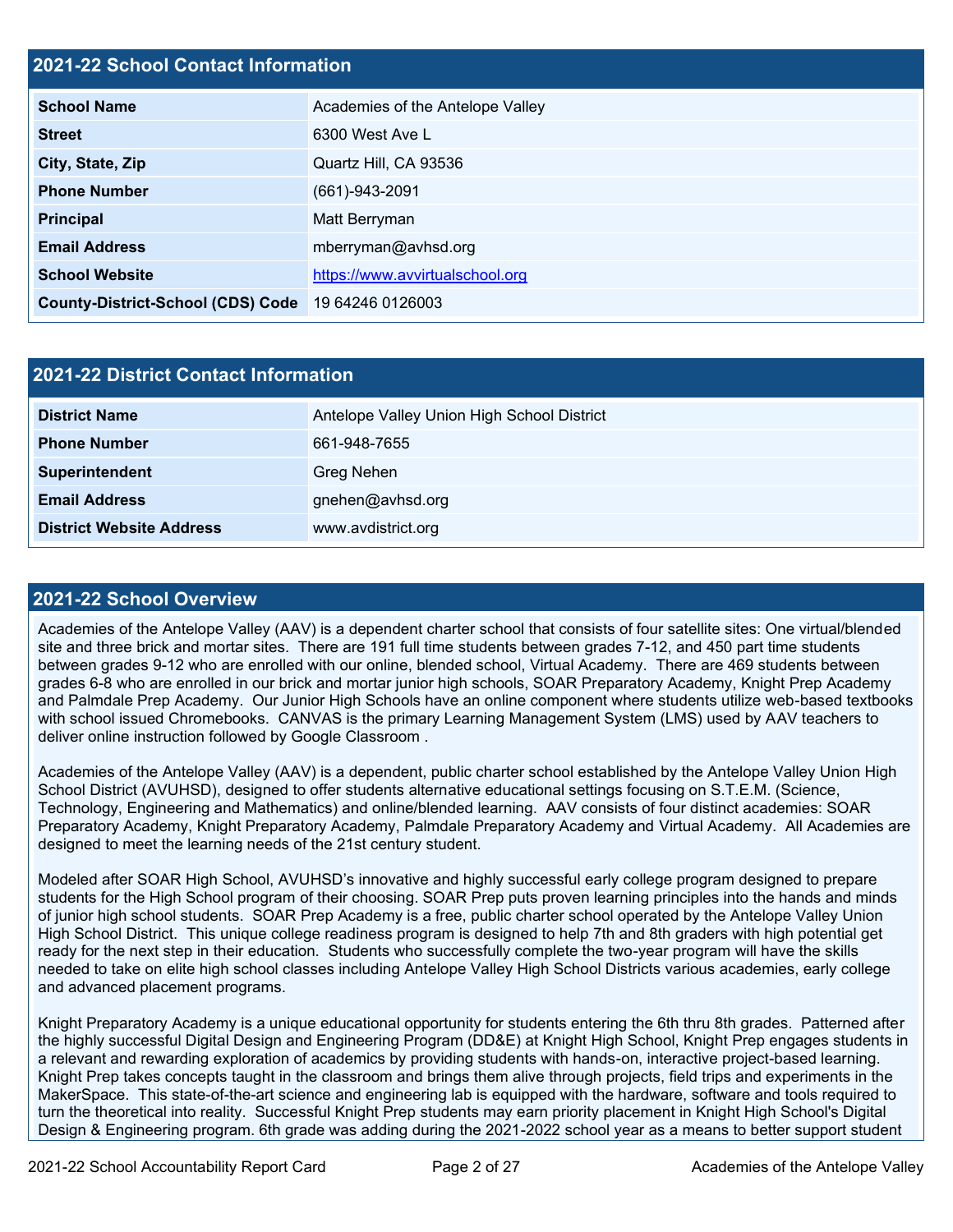academic growth and increase the time with students to increase engineering knowledge while providing additional academic supports.

Palmdale Preparatory Academy is also a uniquely designed program modeled after Palmdale High School's Health Careers Academy. Though students explore learning through a S.T.E.M. lens, they additionally participate in experiences related to the medical field in preparation for Palmdale High School's Academy.

Highly qualified and motivated teachers lead students to explore engaging topics as they absorb new knowledge. The program is rigorous and demanding, but very rewarding. Utilizing Advancement Via Individual Determination (AVID) techniques and focusing on areas in science, technology, engineering and mathematics (STEM), SOAR Prep, Knight Prep and Palmdale Prep's goals are to challenge young minds to achieve more.

Virtual Academy offers students in grades 7 through 12 an innovative, blended approach to learning. Here, students leverage their native skills as citizens of a highly connected interactive world. The academy's rigorous curriculum meets and exceeds those found in classroom environments with advanced placement and honors programs available to all students.

The mission of the Academies of the Antelope Valley (AAV) is to prepare every student for 21st century college and career expectations by providing a rigorous curriculum relevant to local and global workforce and economic demands through blended virtual and community-based learning opportunities.

# **About this School**

| 2020-21 Student Enrollment by Grade Level |                           |  |  |  |  |
|-------------------------------------------|---------------------------|--|--|--|--|
| <b>Grade Level</b>                        | <b>Number of Students</b> |  |  |  |  |
| Grade 7                                   | 175                       |  |  |  |  |
| Grade 8                                   | 261                       |  |  |  |  |
| Grade 9                                   | 18                        |  |  |  |  |
| Grade 10                                  | 25                        |  |  |  |  |
| Grade 11                                  | 29                        |  |  |  |  |
| Grade 12                                  | 24                        |  |  |  |  |
| <b>Total Enrollment</b>                   | 532                       |  |  |  |  |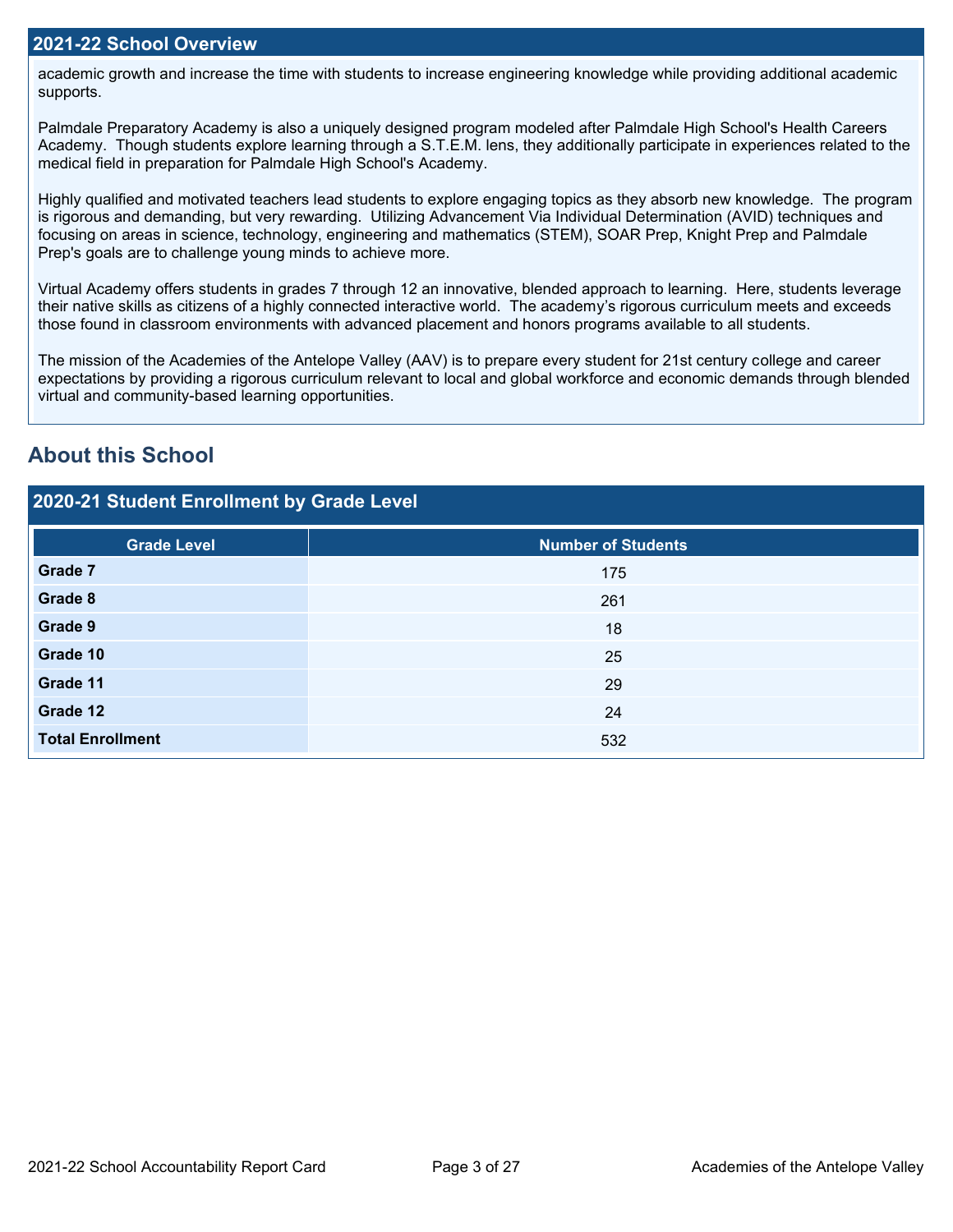### **2020-21 Student Enrollment by Student Group**

| <b>Student Group</b>                   | <b>Percent of Total Enrollment</b> |
|----------------------------------------|------------------------------------|
| <b>Asian</b>                           | 1.1                                |
| <b>Black or African American</b>       | 15.6                               |
| <b>Filipino</b>                        | 1.7                                |
| <b>Hispanic or Latino</b>              | 57                                 |
| Native Hawaiian or Pacific Islander    | 0.2                                |
| <b>Two or More Races</b>               | 7.1                                |
| <b>White</b>                           | 17.1                               |
| <b>English Learners</b>                | 4.9                                |
| <b>Foster Youth</b>                    | 1.5                                |
| <b>Homeless</b>                        | 0.2                                |
| <b>Socioeconomically Disadvantaged</b> | 57.1                               |
| <b>Students with Disabilities</b>      | 6.2                                |

# **A. Conditions of Learning State Priority: Basic**

The SARC provides the following information relevant to the State priority: Basic (Priority 1):

- Degree to which teachers are appropriately assigned and fully credentialed in the subject area and for the pupils they are teaching;
- Pupils have access to standards-aligned instructional materials; and
- School facilities are maintained in good repair

Note: For more information refer to the Updated Teacher Equity Definitions web page at<https://www.cde.ca.gov/pd/ee/teacherequitydefinitions.asp>

# **2019-20 Teacher Preparation and Placement**

| <b>Authorization/Assignment</b>                                                                 | 2019-20 |
|-------------------------------------------------------------------------------------------------|---------|
| Fully (Preliminary or Clear) Credentialed for Subject and Student Placement (properly assigned) |         |
| Intern Credential Holders Properly Assigned                                                     |         |
| Teachers Without Credentials and Misassignments ("ineffective" under ESSA)                      |         |
| Credentialed Teachers Assigned Out-of-Field ("out-of-field" under ESSA)                         |         |
| Unknown                                                                                         |         |
| <b>Total Teaching Positions</b>                                                                 |         |

Note: The data in this table is based on Full Time Equivalent (FTE) status. One FTE equals one staff member working full time; one FTE could also represent two staff members who each work 50 percent of full time. Additionally, an assignment is defined as a position that an educator is assigned to based on setting, subject, and grade level. An authorization is defined as the services that an educator is authorized to provide to students.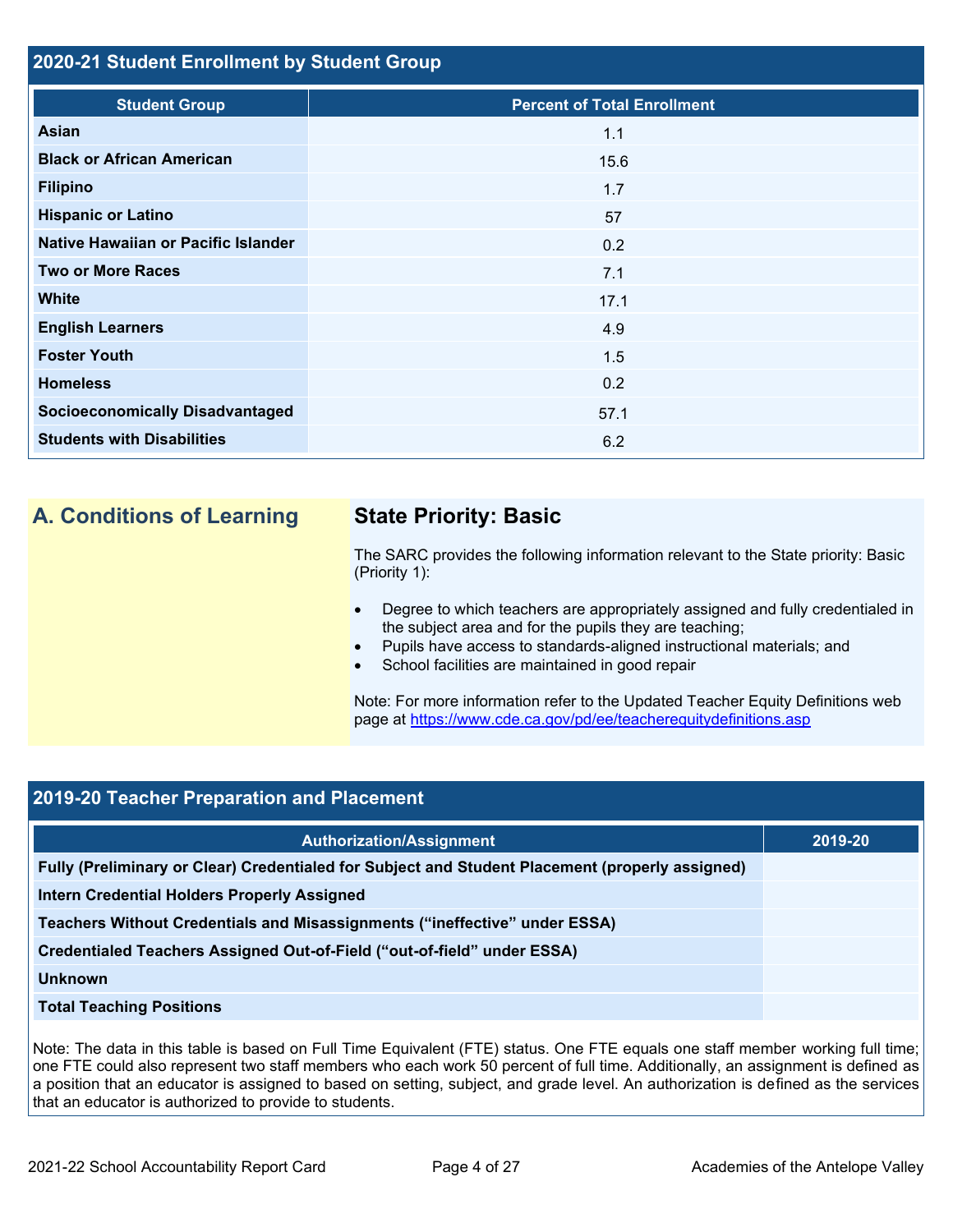# **2019-20 Teachers Without Credentials and Misassignments (considered "ineffective" under ESSA)**

| <b>Authorization/Assignment</b>                              | 2019-20 |  |
|--------------------------------------------------------------|---------|--|
| <b>Permits and Waivers</b>                                   |         |  |
| <b>Misassignments</b>                                        |         |  |
| <b>Vacant Positions</b>                                      |         |  |
| <b>Total Teachers Without Credentials and Misassignments</b> |         |  |

# **2019-20 Credentialed Teachers Assigned Out-of-Field (considered "out-of-field" under ESSA)**

| <b>Indicator</b>                                       | 2019-20 |  |  |  |
|--------------------------------------------------------|---------|--|--|--|
| Credentialed Teachers Authorized on a Permit or Waiver |         |  |  |  |
| <b>Local Assignment Options</b>                        |         |  |  |  |
| <b>Total Out-of-Field Teachers</b>                     |         |  |  |  |

# **2019-20 Class Assignments**

| Indicator                                                                                                                                           | 2019-20 |
|-----------------------------------------------------------------------------------------------------------------------------------------------------|---------|
| <b>Misassignments for English Learners</b><br>(a percentage of all the classes with English learners taught by teachers that are misassigned)       |         |
| No credential, permit or authorization to teach<br>(a percentage of all the classes taught by teachers with no record of an authorization to teach) |         |

# **2021-22 Quality, Currency, Availability of Textbooks and Other Instructional Materials**

**Year and month in which the data were collected** December 2021

| <b>Subject</b>               | Textbooks and Other Instructional Materials/year of<br><b>Adoption</b>                                                                                                                                                                                                                                                                                                                                                                                                                                                                                                                                                                                                                         | <b>From</b><br><b>Most</b><br><b>Recent</b><br><b>Adoption</b> | <b>Percent</b><br><b>Students</b><br><b>Lacking Own</b><br><b>Assigned</b><br>Copy |
|------------------------------|------------------------------------------------------------------------------------------------------------------------------------------------------------------------------------------------------------------------------------------------------------------------------------------------------------------------------------------------------------------------------------------------------------------------------------------------------------------------------------------------------------------------------------------------------------------------------------------------------------------------------------------------------------------------------------------------|----------------------------------------------------------------|------------------------------------------------------------------------------------|
| <b>Reading/Language Arts</b> | SpringBoard California English Language Arts Grade 9<br>Student Edition/2017<br>SpringBoard California English Language Arts Grade 10<br>Student Edition/2017<br>SpringBoard California English Language Arts Grade 11<br>Student Edition/2017<br>SpringBoard California English Language Arts Grade 12<br>Student Edition/2017<br>SpringBoard California English Language Development<br>Grade 9 Student Edition/2017<br>SpringBoard California English Language Development<br>Grade 10 Student Edition/2017<br>SpringBoard California English Language Development<br>Grade 11 Student Edition/2017<br>SpringBoard California English Language Development<br>Grade 12 Student Edition/2017 | Yes                                                            | $0\%$                                                                              |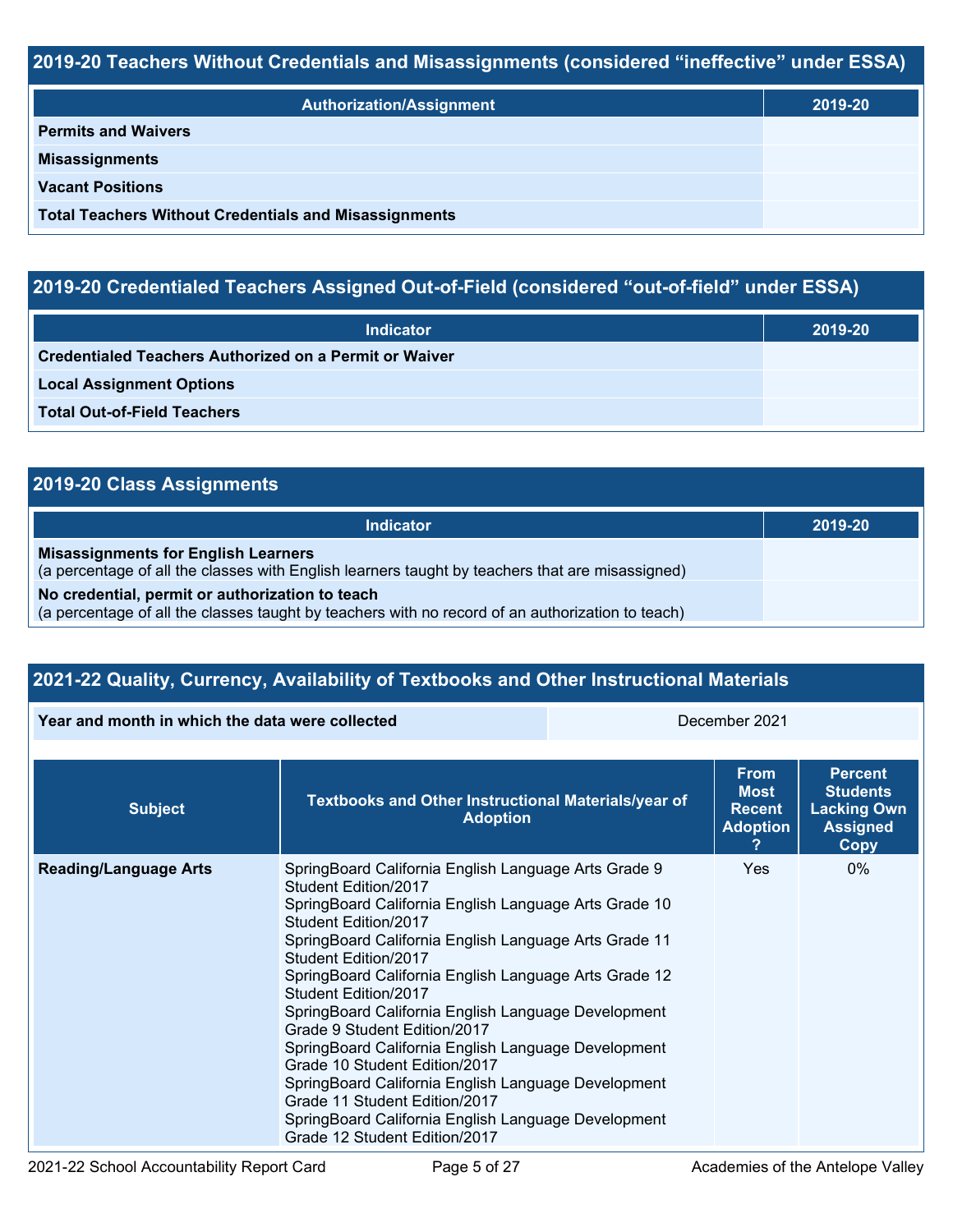| <b>Mathematics</b>                                     | Houghton Mifflin Harcourt Big Ideas Algebra/2016<br>Houghton Mifflin Harcourt Big Ideas Geometry/2016<br>Houghton Mifflin Harcourt Big Ideas Algebra 2/2016<br>Algebra & Trigonometry: Structure and Method-Book 2/ 2002<br>Trigonometry<br>Calculus: A New Horizon / 2008                             | Yes | 0%    |  |  |
|--------------------------------------------------------|--------------------------------------------------------------------------------------------------------------------------------------------------------------------------------------------------------------------------------------------------------------------------------------------------------|-----|-------|--|--|
| <b>Science</b>                                         | World of Chemistry / 2002<br>Earth Science: Geology, the Environment, and the Universe /<br>2003<br><b>Biology / 2002</b><br>Physics: Principles and Problems / 2002                                                                                                                                   | Yes | $0\%$ |  |  |
| <b>History-Social Science</b>                          | Economics: Principles of Economics & Principles of American<br>Democracy/2019<br>Civics: Principles of American Democracy/2019<br>World History: Democracy/World History, Culture, &<br>Geography: The Modern World/2019<br>US History: United States History & Geography: Continuity &<br>Change/2019 | Yes | 0%    |  |  |
| <b>Foreign Language</b>                                | French/ EntreCultures Levels 1, 2, and 3 / 2020<br>Spanish / ¡Avancemos! 1 / 2008<br>Spanish / ¡Avancemos! 2 / 2008<br>Spanish / ¡Avancemos! 3 / 2008                                                                                                                                                  | Yes | 0%    |  |  |
| <b>Health</b>                                          | Glencoe Health: A Guide to Wellness / 2001                                                                                                                                                                                                                                                             | Yes | 0%    |  |  |
| <b>Visual and Performing Arts</b>                      | Instrumental: Essential Elements / 2000<br>Music First / 2000<br>Exploring Photography / 2000<br>The Photographic Eye / 2000<br>Theatre: Art in Action / 2000<br><b>Music / 2000</b><br>Symphonic Band Technique / 2000                                                                                | Yes | 0%    |  |  |
| <b>Science Laboratory Equipment</b><br>$(grades 9-12)$ | All labs are fully equipped with the appropriate materials.<br>Yes                                                                                                                                                                                                                                     |     |       |  |  |

## **School Facility Conditions and Planned Improvements**

Students have access to facilities as needed. SOAR Prep Academy is comprised of 11 classrooms, 1 STEM room, 1 workroom, 2 Locker rooms, 2 classrooms for the Virtual Academy, 2 student restrooms, an administration building and 2 restroom facilities for both adults and students respectively. The construction of the facility was completed in June of 2012 and occupied in July 2012. All classrooms are in good operating condition. In 2019 both staff restroom received new laminate flooring, during the summer of 2021 the Multi Purpose Room and room 105 received new laminate flooring and room 115 received new carpet. Staff also worked to replace stained/missing ceiling tiles throughout campus.

Knight Prep Academy comprises of 8 classrooms, 1 MakerSpace room, 2 locker rooms, 2 student restrooms, an administration building and 2 restroom facilities for both adults and students respectively. Facility inspection report included with Knight High School facility report.

Palmdale Prep Academy currently consists of 5 classrooms, 1 MakerSpace, 1 ZSpace lab, 1 cafeteria, 2 locker rooms, 2 student restrooms, 2 faculty restrooms, an administration building and 1 restroom for both adults and students respectively. At the end of the 2020 school year, Palmdale Prep purchased a Crop Box which allows students to cultivate approximately 1/4 acre through the use of hydroponics. This container was placed in the PE area and will be utilized when students return to campus from Distance Learning.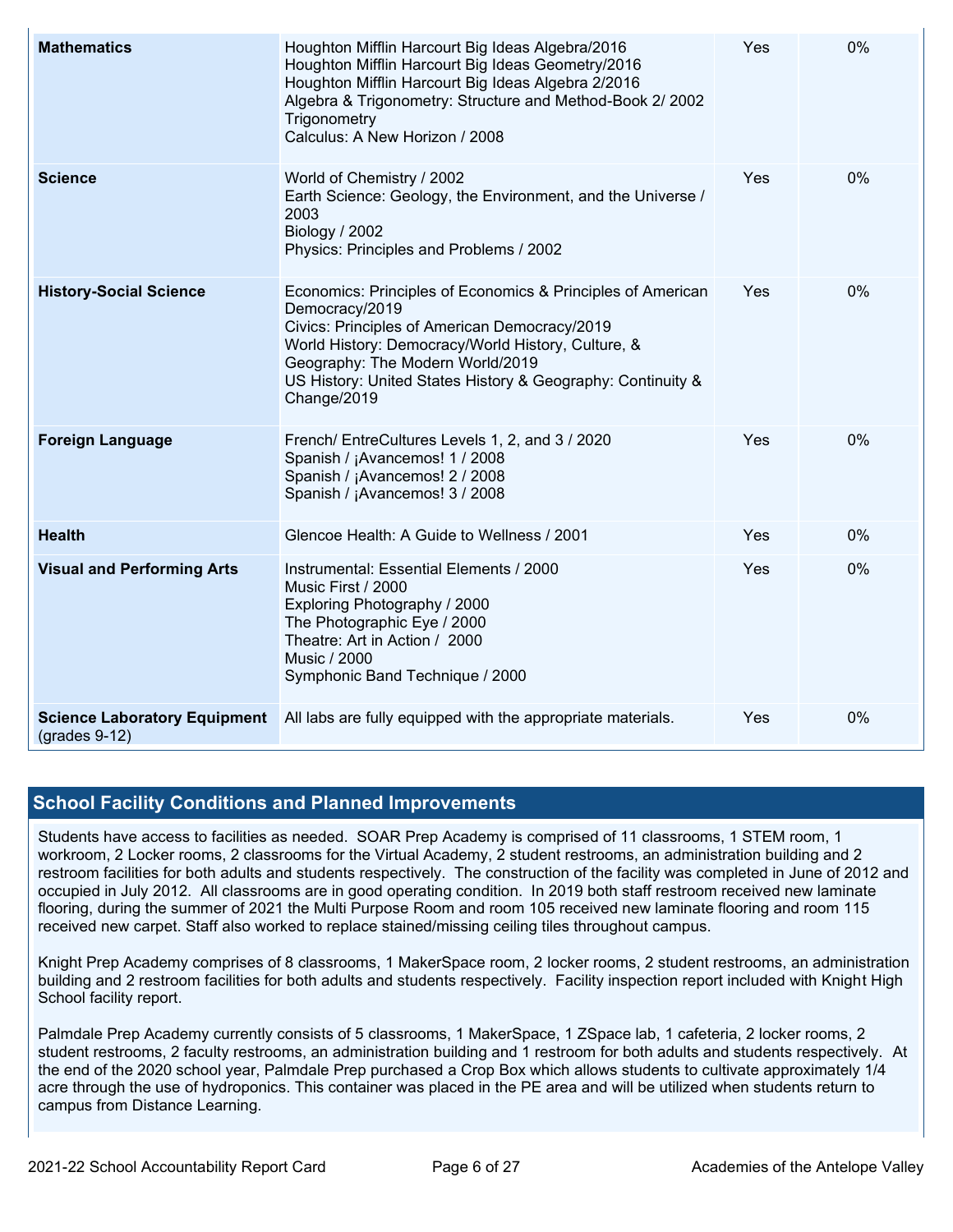# **School Facility Conditions and Planned Improvements**

During the 2019-20 school year, our SOAR Prep campus had gates installed to ensure the safety of students by limited access to the campus except through the front office.

### **Year and month of the most recent FIT report** 11/8/2021

| <b>System Inspected</b>                                             | <b>Rate</b><br>Good | <b>Rate</b><br>Fair | Rate<br>Poor | <b>Repair Needed and Action Taken or Planned</b>                                                                                                                                                                                                                                                                                                                                                                                                                                                                                                                                                                                                                                                                                                                 |
|---------------------------------------------------------------------|---------------------|---------------------|--------------|------------------------------------------------------------------------------------------------------------------------------------------------------------------------------------------------------------------------------------------------------------------------------------------------------------------------------------------------------------------------------------------------------------------------------------------------------------------------------------------------------------------------------------------------------------------------------------------------------------------------------------------------------------------------------------------------------------------------------------------------------------------|
| <b>Systems:</b><br>Gas Leaks, Mechanical/HVAC, Sewer                | X                   |                     |              |                                                                                                                                                                                                                                                                                                                                                                                                                                                                                                                                                                                                                                                                                                                                                                  |
| Interior:<br><b>Interior Surfaces</b>                               |                     | X                   |              | SOAR Prep 101: worn carpet, ceiling tiles, top of<br>cabinet clutter<br>SOAR Prep 102: ceiling tile, chemical lock up<br>flammables or keep supply room closed and<br>locked<br>SOAR Prep 109: wall covering over 20%, cabinet<br>top clutter, ceiling tiles<br>SOAR Prep, 111: ceiling tile, tape residue stuck to<br>carpet<br>SOAR Prep, Boys Bathroom: floor sun bleached,<br>ceiling tiles<br>SOAR Prep Boys Locker Room: wall panels<br>ripping, ceiling tile<br>SOAR Prep Girls Bathroom: floor sun damaged,<br>ceiling tiles<br>SOAR Prep Girls Locker Room: wall panels<br>ripping, ceiling tile<br>Palmdale Prep 101: ceiling tiles<br>Palmdale Prep Boys Locker Room: blank plate<br>Palmdale Prep Cafeteria: dirty vents<br>Repairs to be rectified. |
| <b>Cleanliness:</b><br>Overall Cleanliness, Pest/Vermin Infestation | X                   |                     |              | SOAR Prep 105 Store Room: cluttered,<br>earthquake hazard with clutter on cabinet tops<br>SOAR Prep 108: cabinet top clutter, dirty vents<br>SOAR Prep 109: wall covering over 20%, cabinet<br>top clutter, ceiling tiles<br>Palmdale Prep Lounge: small amount of clutter<br>Palmdale Prep 107: cabinet clutter<br>Palmdale Pre store room: clutter on cabinets<br>Palmdale Prep 110: room cluttered<br>Knight Prep 500: stained ceiling tiles, electrical<br>room cluttered, inadequate working space in<br>front of electrical panels<br>Repairs to be rectified.                                                                                                                                                                                             |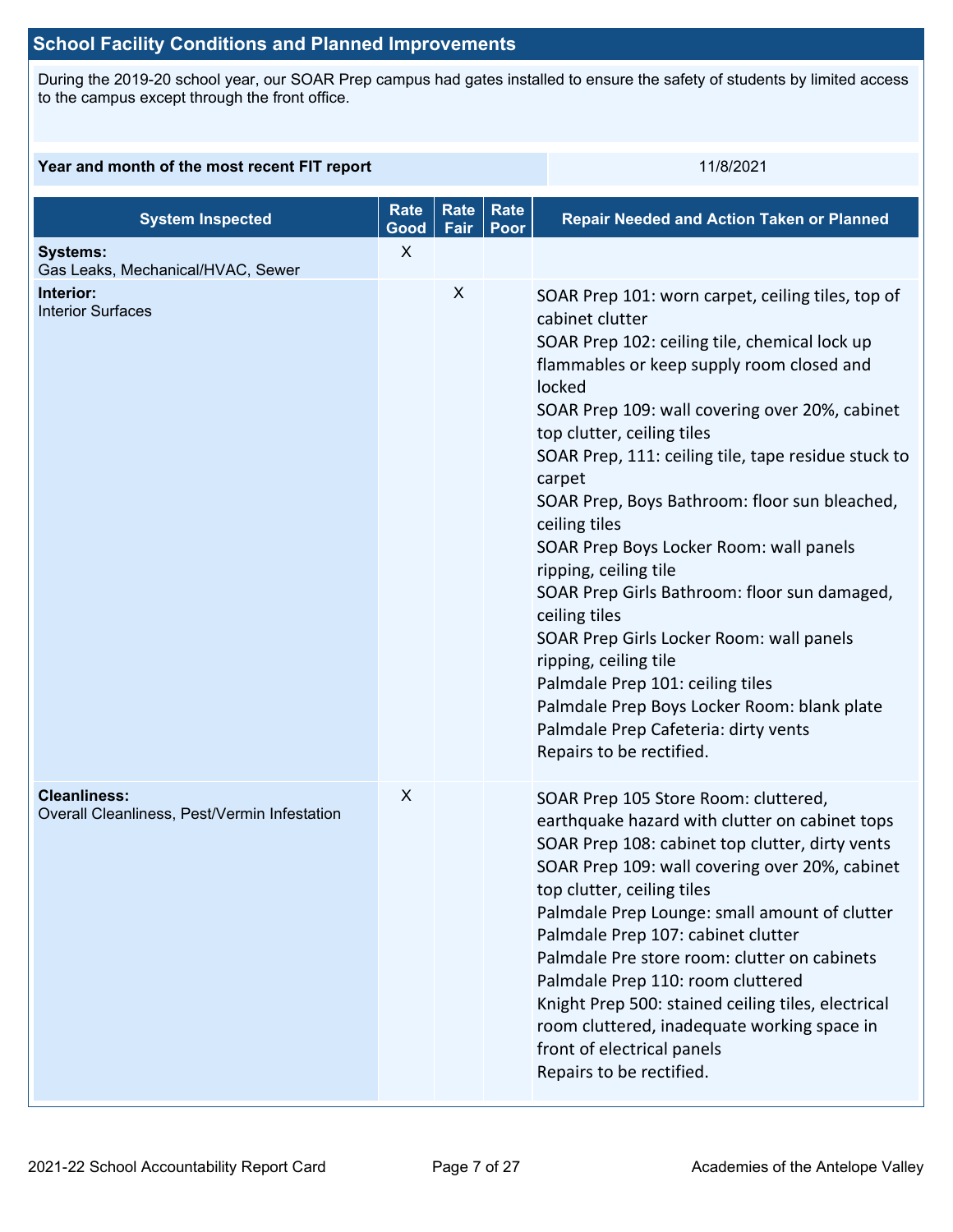| <b>School Facility Conditions and Planned Improvements</b>                    |                           |                           |                                                                                                                                                                                                                                                                                                                                                                                                                                                                                                                                                                                                                                   |  |
|-------------------------------------------------------------------------------|---------------------------|---------------------------|-----------------------------------------------------------------------------------------------------------------------------------------------------------------------------------------------------------------------------------------------------------------------------------------------------------------------------------------------------------------------------------------------------------------------------------------------------------------------------------------------------------------------------------------------------------------------------------------------------------------------------------|--|
| <b>Electrical</b>                                                             | X                         |                           | Knight Prep 504: gas valve needs new solenoid,<br>no leaks<br>Repairs to be rectified.                                                                                                                                                                                                                                                                                                                                                                                                                                                                                                                                            |  |
| <b>Restrooms/Fountains:</b><br>Restrooms, Sinks/ Fountains                    | X                         |                           | Palmdale Prep Boys RR: deep cleaning needed<br>Palmdale Prep Girls RR: missing data cover<br>Repairs to be rectified.                                                                                                                                                                                                                                                                                                                                                                                                                                                                                                             |  |
| Safety:<br>Fire Safety, Hazardous Materials                                   |                           | $\boldsymbol{\mathsf{X}}$ | SOAR Prep 102: ceiling tile, chemical lock up<br>flammables or keep supply room closed and<br>locked<br>SOAR Prep 105: paper covering over 20% of the<br>wall<br>SOAR Prep 106: electrical panel blocked<br>SOAR Prep 109: wall covering over 20%, cabinet<br>top clutter, ceiling tiles<br>Palmdale Prep 101: 3ft clearance needed for<br>electrical panel<br>Palmdale Prep 102: move table away from<br>electrical panel<br>Palmdale Prep 103: oi; burner is a fire hazard,<br>remove asap<br>Palmdale Prep 107: walls over 20% covered<br>Palmdale Prep 110: 3ft clearance for electrical<br>panel<br>Repairs to be rectified. |  |
| <b>Structural:</b><br>Structural Damage, Roofs                                | $\sf X$                   |                           |                                                                                                                                                                                                                                                                                                                                                                                                                                                                                                                                                                                                                                   |  |
| <b>External:</b><br>Playground/School Grounds, Windows/<br>Doors/Gates/Fences | $\boldsymbol{\mathsf{X}}$ |                           |                                                                                                                                                                                                                                                                                                                                                                                                                                                                                                                                                                                                                                   |  |

| <b>Overall Facility Rate</b> |      |      |      |
|------------------------------|------|------|------|
| <b>Exemplary</b>             | Good | Fair | Poor |
|                              |      |      |      |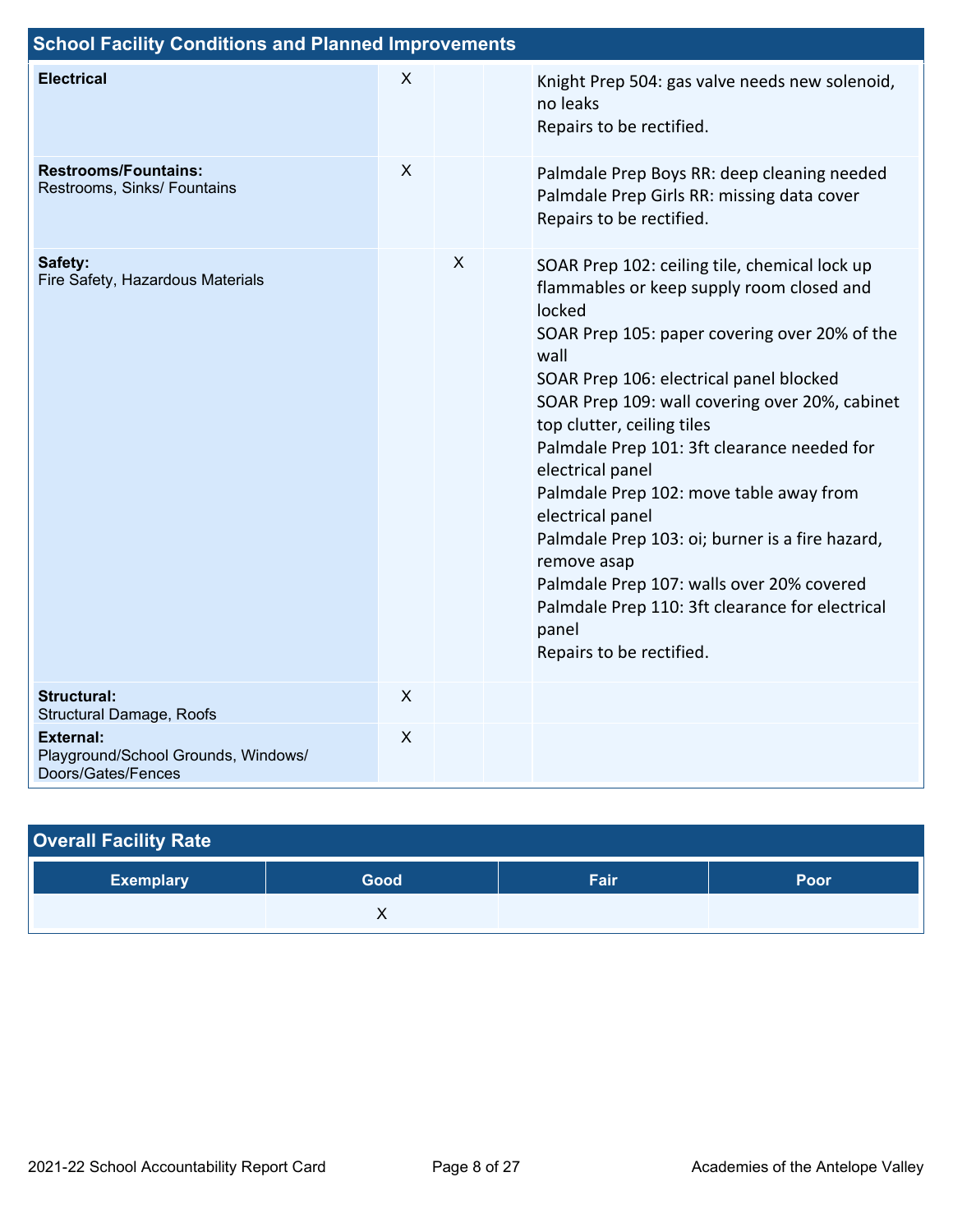# **B. Pupil Outcomes State Priority: Pupil Achievement**

The SARC provides the following information relevant to the State priority: Pupil Achievement (Priority 4):

### **Statewide Assessments**

(i.e., California Assessment of Student Performance and Progress [CAASPP] System includes the Smarter Balanced Summative Assessments for students in the general education population and the California Alternate Assessments [CAAs] for English language arts/literacy [ELA] and mathematics given in grades three through eight and grade eleven. Only eligible students may participate in the administration of the CAAs. CAAs items are aligned with alternate achievement standards, which are linked with the Common Core State Standards [CCSS] for students with the most significant cognitive disabilities).

The CAASPP System encompasses the following assessments and student participation requirements:

- 1. **Smarter Balanced Summative Assessments and CAAs for ELA** in grades three through eight and grade eleven.
- 2. **Smarter Balanced Summative Assessments and CAAs for mathematics** in grades three through eight and grade eleven.
- 3. **California Science Test (CAST) and CAAs for Science** in grades five, eight, and once in high school (i.e., grade ten, eleven, or twelve).

### **SARC Reporting in the 2020-2021 School Year Only**

Where the most viable option, LEAs were required to administer the statewide summative assessment in ELA and mathematics. Where a statewide summative assessment was not the most viable option for the LEA (or for one or more gradelevel[s] within the LEA) due to the pandemic, LEAs were allowed to report results from a different assessment that met the criteria established by the State Board of Education (SBE) on March 16, 2021. The assessments were required to be:

- Aligned with CA CCSS for ELA and mathematics;
- Available to students in grades 3 through 8, and grade 11; and
- Uniformly administered across a grade, grade span, school, or district to all eligible students.

### **Options**

Note that the CAAs could only be administered in-person following health and safety requirements. If it was not viable for the LEA to administer the CAAs in person with health and safety guidelines in place, the LEA was directed to not administer the tests. There were no other assessment options available for the CAAs. Schools administered the Smarter Balanced Summative Assessments for ELA and mathematics, other assessments that meet the SBE criteria, or a combination of both, and they could only choose one of the following:

- Smarter Balanced ELA and mathematics summative assessments;
- Other assessments meeting the SBE criteria; or
- Combination of Smarter Balanced ELA and mathematics summative assessments and other assessments.

The percentage of students who have successfully completed courses that satisfy the requirements for entrance to the University of California and the California State University, or career technical education sequences or programs of study.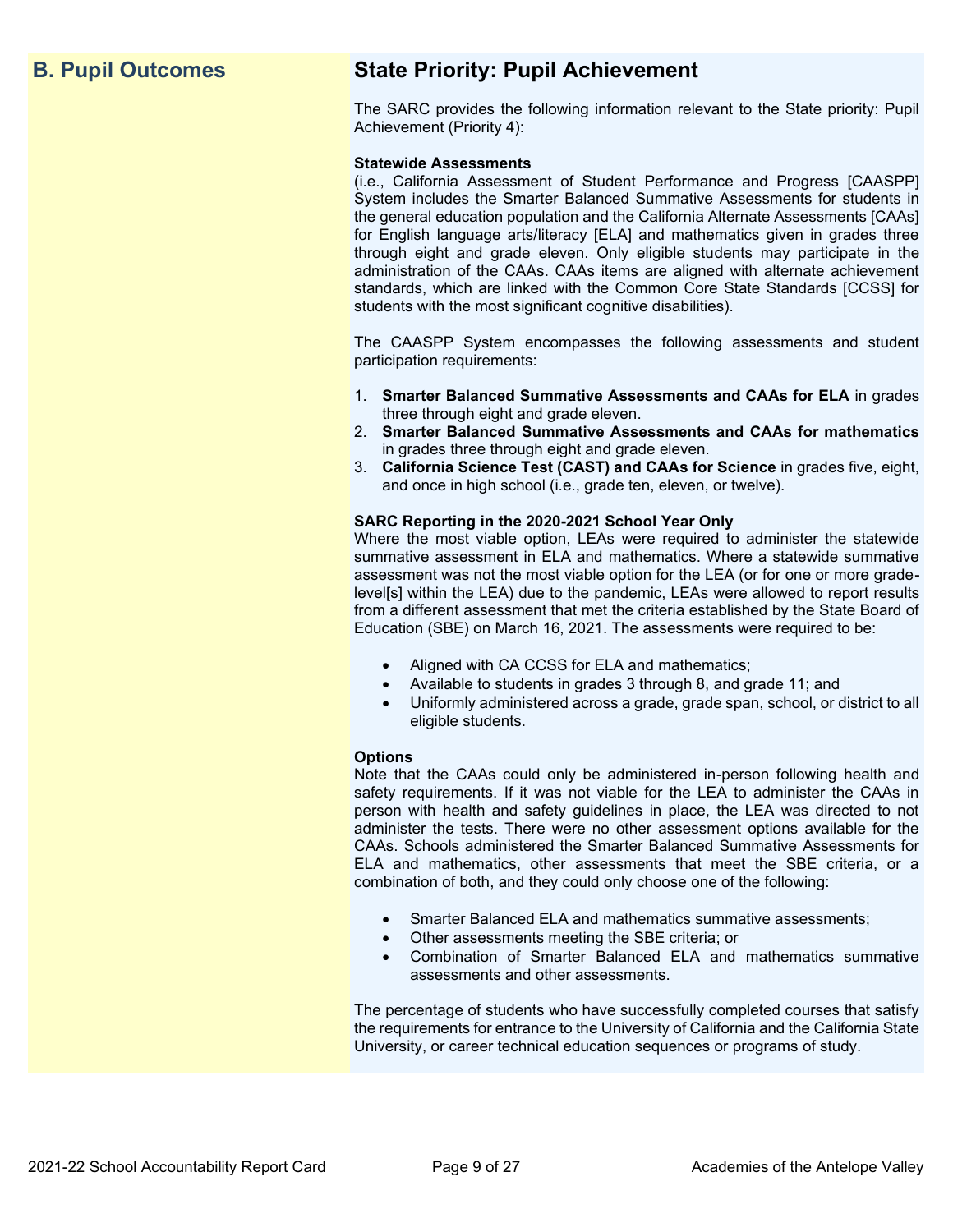### **Percentage of Students Meeting or Exceeding the State Standard on CAASPP**

This table displays CAASPP test results in ELA and mathematics for all students grades three through eight and grade eleven taking and completing a state-administered assessment.

The 2019-2020 data cells with N/A values indicate that the 2019-2020 data are not available due to the COVID-19 pandemic and resulting summative test suspension. The Executive Order N-30-20 was issued which waived the assessment, accountability, and reporting requirements for the 2019-2020 school year.

The 2020-2021 data cells have N/A values because these data are not comparable to other year data due to the COVID-19 pandemic during the 2020-2021 school year. Where the CAASPP assessments in ELA and/or mathematics is not the most viable option, the LEAs were allowed to administer local assessments. Therefore, the 2020-2021 data between school years for the school, district, state are not an accurate comparison. As such, it is inappropriate to compare results of the 2020-2021 school year to other school years.

| Subject                                                              | <b>School</b><br>2019-20 | <b>School</b><br>2020-21 | <b>District</b><br>2019-20 | <b>District</b><br>2020-21 | <b>State</b><br>2019-20 | <b>State</b><br>2020-21 |
|----------------------------------------------------------------------|--------------------------|--------------------------|----------------------------|----------------------------|-------------------------|-------------------------|
| <b>English Language Arts/Literacy</b><br>$\left($ grades 3-8 and 11) | N/A                      | N/A                      | N/A                        | N/A                        | N/A                     | N/A                     |
| <b>Mathematics</b><br>$(grades 3-8 and 11)$                          | N/A                      | N/A                      | N/A                        | N/A                        | N/A                     | N/A                     |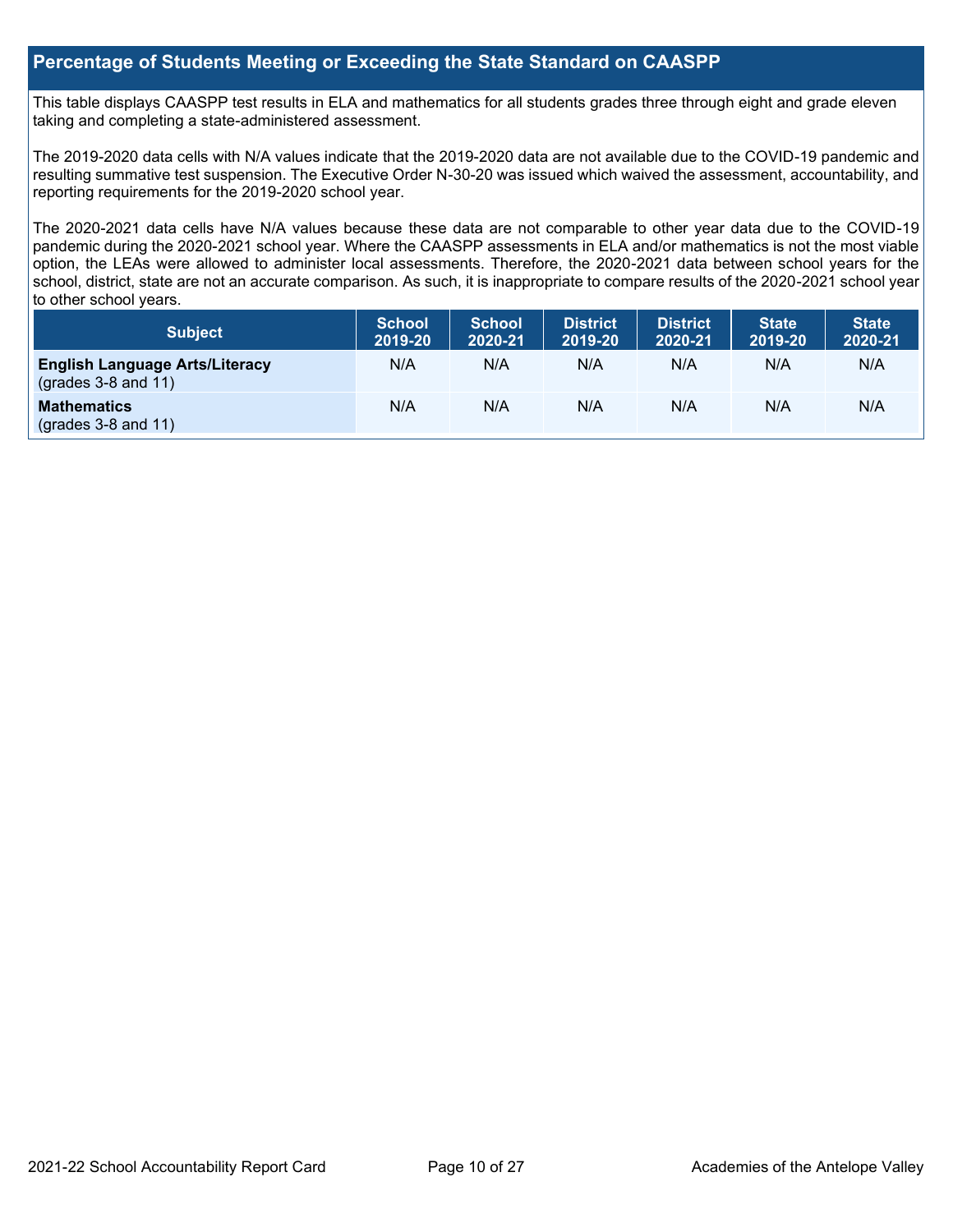# **2020-21 CAASPP Test Results in ELA by Student Group**

This table displays CAASPP test results in ELA by student group for students grades three through eight and grade eleven taking and completing a state-administered assessment. The CDE will populate this table for schools in cases where the school administered the CAASPP assessment. In cases where the school administered a local assessment instead of CAASPP, the CDE will populate this table with "NT" values, meaning this school did not test students using the CAASPP. See the local assessment(s) table for more information.

| <b>CAASPP</b><br><b>Student Groups</b>               | <b>CAASPP</b><br><b>Total</b><br><b>Enrollment</b> | <b>CAASPP</b><br><b>Number</b><br><b>Tested</b> | <b>CAASPP</b><br><b>Percent</b><br><b>Tested</b> | <b>CAASPP</b><br><b>Percent</b><br><b>Not Tested</b> | <b>CAASPP</b><br><b>Percent</b><br><b>Met or</b><br><b>Exceeded</b> |
|------------------------------------------------------|----------------------------------------------------|-------------------------------------------------|--------------------------------------------------|------------------------------------------------------|---------------------------------------------------------------------|
| <b>All Students</b>                                  | 472                                                | <b>NT</b>                                       | <b>NT</b>                                        | <b>NT</b>                                            | <b>NT</b>                                                           |
| <b>Female</b>                                        | 261                                                | <b>NT</b>                                       | <b>NT</b>                                        | <b>NT</b>                                            | <b>NT</b>                                                           |
| <b>Male</b>                                          | 211                                                | <b>NT</b>                                       | <b>NT</b>                                        | <b>NT</b>                                            | <b>NT</b>                                                           |
| American Indian or Alaska Native                     | $\overline{\phantom{a}}$                           | <b>NT</b>                                       | <b>NT</b>                                        | <b>NT</b>                                            | <b>NT</b>                                                           |
| <b>Asian</b>                                         | $\overline{\phantom{a}}$                           | <b>NT</b>                                       | <b>NT</b>                                        | <b>NT</b>                                            | <b>NT</b>                                                           |
| <b>Black or African American</b>                     | 77                                                 | <b>NT</b>                                       | <b>NT</b>                                        | <b>NT</b>                                            | <b>NT</b>                                                           |
| <b>Filipino</b>                                      | $\overline{\phantom{a}}$                           | <b>NT</b>                                       | <b>NT</b>                                        | <b>NT</b>                                            | <b>NT</b>                                                           |
| <b>Hispanic or Latino</b>                            | 270                                                | <b>NT</b>                                       | <b>NT</b>                                        | <b>NT</b>                                            | <b>NT</b>                                                           |
| Native Hawaiian or Pacific Islander                  | --                                                 | <b>NT</b>                                       | <b>NT</b>                                        | <b>NT</b>                                            | <b>NT</b>                                                           |
| <b>Two or More Races</b>                             | 33                                                 | <b>NT</b>                                       | <b>NT</b>                                        | <b>NT</b>                                            | <b>NT</b>                                                           |
| <b>White</b>                                         | 75                                                 | <b>NT</b>                                       | <b>NT</b>                                        | <b>NT</b>                                            | NT                                                                  |
| <b>English Learners</b>                              | 21                                                 | <b>NT</b>                                       | <b>NT</b>                                        | <b>NT</b>                                            | <b>NT</b>                                                           |
| <b>Foster Youth</b>                                  | $\overline{\phantom{a}}$                           | <b>NT</b>                                       | <b>NT</b>                                        | <b>NT</b>                                            | <b>NT</b>                                                           |
| <b>Homeless</b>                                      | $\overline{\phantom{a}}$                           | <b>NT</b>                                       | <b>NT</b>                                        | <b>NT</b>                                            | <b>NT</b>                                                           |
| <b>Military</b>                                      | --                                                 | <b>NT</b>                                       | <b>NT</b>                                        | <b>NT</b>                                            | <b>NT</b>                                                           |
| <b>Socioeconomically Disadvantaged</b>               | 284                                                | <b>NT</b>                                       | <b>NT</b>                                        | <b>NT</b>                                            | <b>NT</b>                                                           |
| <b>Students Receiving Migrant Education Services</b> | $\overline{\phantom{a}}$                           | <b>NT</b>                                       | <b>NT</b>                                        | <b>NT</b>                                            | NT                                                                  |
| <b>Students with Disabilities</b>                    | 31                                                 | <b>NT</b>                                       | <b>NT</b>                                        | <b>NT</b>                                            | <b>NT</b>                                                           |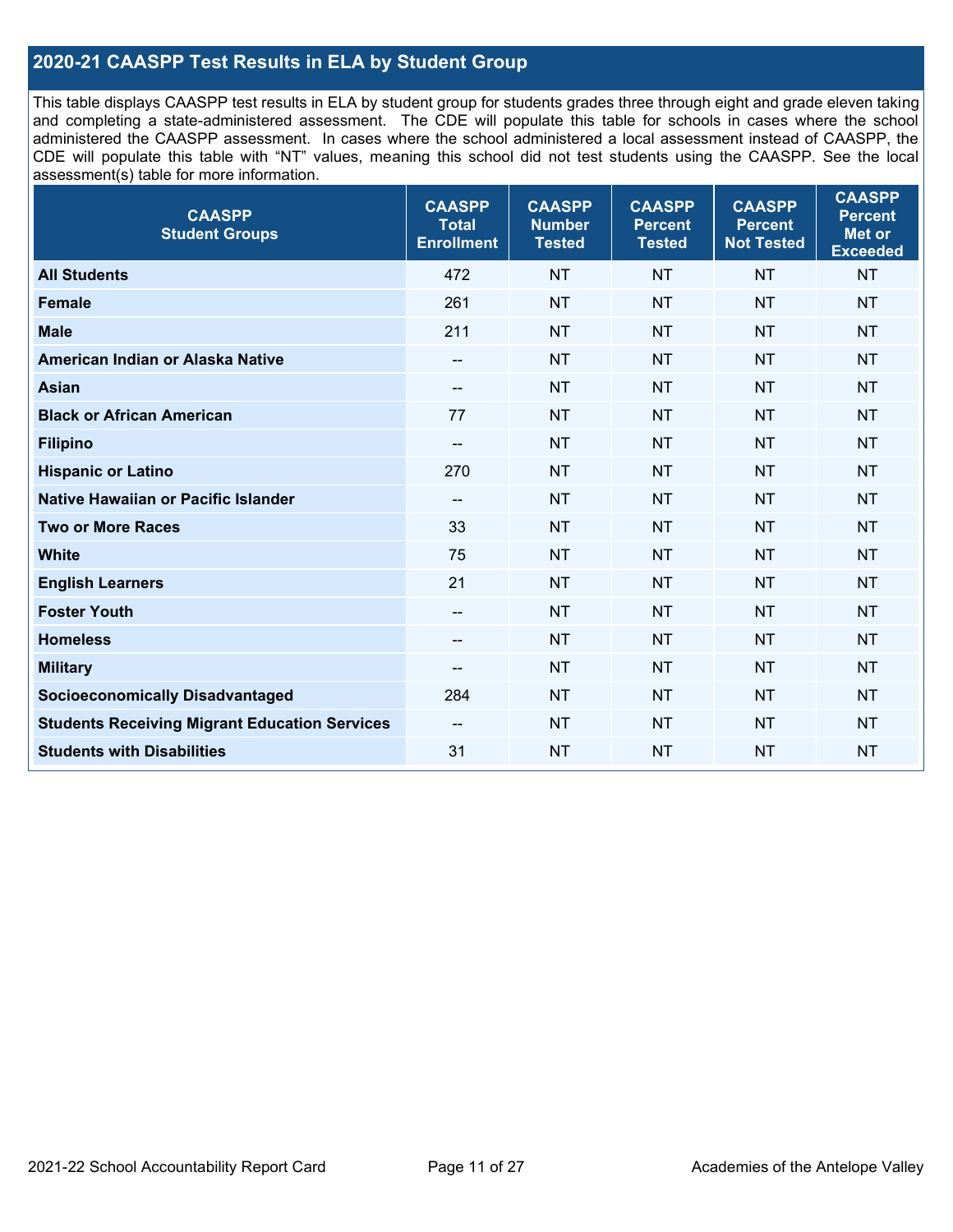# **2020-21 CAASPP Test Results in Math by Student Group**

This table displays CAASPP test results in Math by student group for students grades three through eight and grade eleven taking and completing a state-administered assessment. The CDE will populate this table for schools in cases where the school administered the CAASPP assessment. In cases where the school administered a local assessment instead of CAASPP, the CDE will populate this table with "NT" values, meaning this school did not test students using the CAASPP. See the local assessment(s) table for more information.

| <b>CAASPP</b><br><b>Student Groups</b>               | <b>CAASPP</b><br><b>Total</b><br><b>Enrollment</b> | <b>CAASPP</b><br><b>Number</b><br><b>Tested</b> | <b>CAASPP</b><br><b>Percent</b><br><b>Tested</b> | <b>CAASPP</b><br><b>Percent</b><br><b>Not Tested</b> | <b>CAASPP</b><br><b>Percent</b><br><b>Met or</b><br><b>Exceeded</b> |
|------------------------------------------------------|----------------------------------------------------|-------------------------------------------------|--------------------------------------------------|------------------------------------------------------|---------------------------------------------------------------------|
| <b>All Students</b>                                  | 472                                                | <b>NT</b>                                       | <b>NT</b>                                        | <b>NT</b>                                            | <b>NT</b>                                                           |
| <b>Female</b>                                        | 261                                                | <b>NT</b>                                       | <b>NT</b>                                        | <b>NT</b>                                            | <b>NT</b>                                                           |
| <b>Male</b>                                          | 211                                                | <b>NT</b>                                       | <b>NT</b>                                        | <b>NT</b>                                            | <b>NT</b>                                                           |
| American Indian or Alaska Native                     | $- -$                                              | <b>NT</b>                                       | <b>NT</b>                                        | <b>NT</b>                                            | <b>NT</b>                                                           |
| <b>Asian</b>                                         | $\overline{\phantom{a}}$                           | <b>NT</b>                                       | <b>NT</b>                                        | <b>NT</b>                                            | <b>NT</b>                                                           |
| <b>Black or African American</b>                     | 77                                                 | <b>NT</b>                                       | <b>NT</b>                                        | <b>NT</b>                                            | <b>NT</b>                                                           |
| <b>Filipino</b>                                      | $\overline{\phantom{a}}$                           | <b>NT</b>                                       | <b>NT</b>                                        | <b>NT</b>                                            | <b>NT</b>                                                           |
| <b>Hispanic or Latino</b>                            | 270                                                | <b>NT</b>                                       | <b>NT</b>                                        | <b>NT</b>                                            | <b>NT</b>                                                           |
| Native Hawaiian or Pacific Islander                  | $\qquad \qquad -$                                  | <b>NT</b>                                       | <b>NT</b>                                        | <b>NT</b>                                            | <b>NT</b>                                                           |
| <b>Two or More Races</b>                             | 33                                                 | <b>NT</b>                                       | <b>NT</b>                                        | <b>NT</b>                                            | <b>NT</b>                                                           |
| <b>White</b>                                         | 75                                                 | <b>NT</b>                                       | <b>NT</b>                                        | <b>NT</b>                                            | <b>NT</b>                                                           |
| <b>English Learners</b>                              | 21                                                 | <b>NT</b>                                       | <b>NT</b>                                        | <b>NT</b>                                            | <b>NT</b>                                                           |
| <b>Foster Youth</b>                                  | --                                                 | <b>NT</b>                                       | <b>NT</b>                                        | <b>NT</b>                                            | <b>NT</b>                                                           |
| <b>Homeless</b>                                      | $\overline{\phantom{a}}$                           | <b>NT</b>                                       | <b>NT</b>                                        | <b>NT</b>                                            | <b>NT</b>                                                           |
| <b>Military</b>                                      | $\qquad \qquad -$                                  | <b>NT</b>                                       | <b>NT</b>                                        | <b>NT</b>                                            | <b>NT</b>                                                           |
| <b>Socioeconomically Disadvantaged</b>               | 284                                                | <b>NT</b>                                       | <b>NT</b>                                        | <b>NT</b>                                            | <b>NT</b>                                                           |
| <b>Students Receiving Migrant Education Services</b> | --                                                 | <b>NT</b>                                       | <b>NT</b>                                        | <b>NT</b>                                            | <b>NT</b>                                                           |
| <b>Students with Disabilities</b>                    | 31                                                 | <b>NT</b>                                       | <b>NT</b>                                        | <b>NT</b>                                            | <b>NT</b>                                                           |

## **2020-21 Local Assessment Test Results in ELA by Student Group**

This table displays Local Assessment test results in ELA by student group for students grades three through eight and grade eleven. LEAs/schools will populate this table for schools in cases where the school administered a local assessment. In cases where the school administered the CAASPP assessment, LEAs/schools will populate this table with "N/A" values in all cells, meaning this table is Not Applicable for this school.

| <b>NWEA MAP Math</b><br><b>Student Groups</b> | <b>NWEA MAP</b><br><b>Math</b><br><b>Total</b><br><b>Enrollment</b> | <b>NWEA MAP</b><br><b>Math</b><br><b>Number</b><br>Tested | <b>NWEA MAP</b><br><b>Math</b><br><b>Percent</b><br><b>Tested</b> | <b>NWEA MAP</b><br><b>Math</b><br>Percent<br><b>Not Tested</b> | NWEA MAP<br><b>Math</b><br><b>Percent</b><br><b>At or Above</b><br><b>Grade Level</b> |
|-----------------------------------------------|---------------------------------------------------------------------|-----------------------------------------------------------|-------------------------------------------------------------------|----------------------------------------------------------------|---------------------------------------------------------------------------------------|
| <b>All Students</b>                           | 470                                                                 | 381                                                       | 81%                                                               | 19%                                                            | 64%                                                                                   |
| <b>Female</b>                                 | 260                                                                 | 218                                                       | 84%                                                               | 16%                                                            | 69%                                                                                   |
| <b>Male</b>                                   | 210                                                                 | 163                                                       | 78%                                                               | 22%                                                            | 57%                                                                                   |
| American Indian or Alaska Native              | 0                                                                   | 0                                                         | <b>NA</b>                                                         | <b>NA</b>                                                      | <b>NA</b>                                                                             |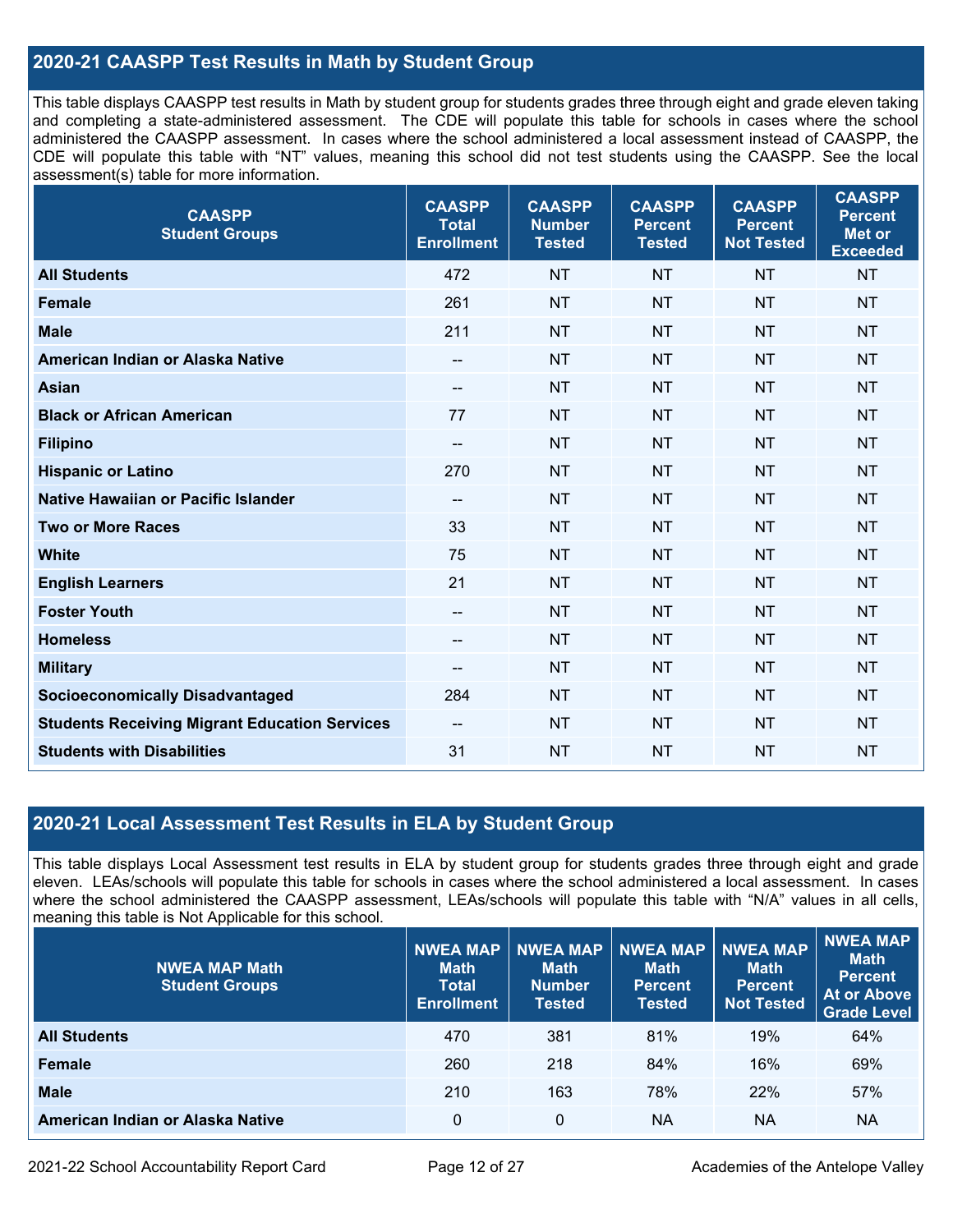| Asian                                                                                      | 6   | 6              | 100%      | $0\%$     | 83%       |
|--------------------------------------------------------------------------------------------|-----|----------------|-----------|-----------|-----------|
| <b>Black or African American</b>                                                           | 72  | 54             | 75%       | 25%       | 56%       |
| <b>Filipino</b>                                                                            | 9   | 7              | 78%       | 22%       | 86%       |
| <b>Hispanic or Latino</b>                                                                  | 173 | 138            | 80%       | 20%       | 65%       |
| Native Hawaiian or Pacific Islander                                                        | 0   | 0              | <b>NA</b> | <b>NA</b> | <b>NA</b> |
| <b>Two or More Races</b>                                                                   | 138 | 115            | 83%       | 17%       | 63%       |
| <b>White</b>                                                                               | 72  | 61             | 85%       | 15%       | 67%       |
| <b>English Learners</b>                                                                    | 21  | 14             | 67%       | 33%       | 21%       |
| <b>Foster Youth</b>                                                                        | 7   | 5              | 71%       | 29%       | 40%       |
| <b>Homeless</b>                                                                            | 1   | $\mathbf 0$    | $0\%$     | 100%      | NA.       |
| <b>Military</b>                                                                            | 7   | 6              | 86%       | 14%       | 83%       |
| <b>Socioeconomically Disadvantaged</b>                                                     | 263 | 214            | 81%       | 19%       | 57%       |
| <b>Students Receiving Migrant Education Services</b>                                       | 2   | $\overline{2}$ | 100%      | $0\%$     | 50%       |
| <b>Students with Disabilities</b>                                                          | 32  | 25             | 78%       | 22%       | 28%       |
| *At or above the grade-level standard in the context of the local assessment administered. |     |                |           |           |           |

# **2020-21 Local Assessment Test Results in Math by Student Group**

This table displays Local Assessment test results in Math by student group for students grades three through eight and grade eleven. LEAs/schools will populate this table for schools in cases where the school administered a local assessment. In cases where the school administered the CAASPP assessment, LEAs/schools will populate this table with "N/A" values in all cells, meaning this table is Not Applicable for this school.

| <b>NWEA MAP Math</b><br><b>Student Groups</b> | <b>NWEA MAP</b><br><b>Math</b><br><b>Total</b><br><b>Enrollment</b> | <b>NWEA MAP</b><br><b>Math</b><br><b>Number</b><br><b>Tested</b> | <b>NWEA MAP</b><br><b>Math</b><br><b>Percent</b><br><b>Tested</b> | <b>NWEA MAP</b><br><b>Math</b><br><b>Percent</b><br><b>Not Tested</b> | <b>NWEA MAP</b><br><b>Math</b><br><b>Percent</b><br><b>At or Above</b><br><b>Grade Level</b> |
|-----------------------------------------------|---------------------------------------------------------------------|------------------------------------------------------------------|-------------------------------------------------------------------|-----------------------------------------------------------------------|----------------------------------------------------------------------------------------------|
| <b>All Students</b>                           | 470                                                                 | 408                                                              | 87%                                                               | 13%                                                                   | 51%                                                                                          |
| <b>Female</b>                                 | 260                                                                 | 224                                                              | 86%                                                               | 14%                                                                   | 49%                                                                                          |
| <b>Male</b>                                   | 210                                                                 | 184                                                              | 88%                                                               | 12%                                                                   | 53%                                                                                          |
| American Indian or Alaska Native              | $\mathbf 0$                                                         | $\mathbf 0$                                                      | <b>NA</b>                                                         | <b>NA</b>                                                             | <b>NA</b>                                                                                    |
| <b>Asian</b>                                  | $6\phantom{a}$                                                      | $6\phantom{1}$                                                   | 100%                                                              | 0%                                                                    | 67%                                                                                          |
| <b>Black or African American</b>              | 72                                                                  | 60                                                               | 83%                                                               | 17%                                                                   | 32%                                                                                          |
| <b>Filipino</b>                               | 9                                                                   | 8                                                                | 89%                                                               | 11%                                                                   | 75%                                                                                          |
| <b>Hispanic or Latino</b>                     | 173                                                                 | 151                                                              | 87%                                                               | 13%                                                                   | 51%                                                                                          |
| Native Hawaiian or Pacific Islander           | 0                                                                   | $\mathbf 0$                                                      | <b>NA</b>                                                         | <b>NA</b>                                                             | <b>NA</b>                                                                                    |
| <b>Two or More Races</b>                      | 138                                                                 | 121                                                              | 88%                                                               | 12%                                                                   | 52%                                                                                          |
| <b>White</b>                                  | 72                                                                  | 62                                                               | 86%                                                               | 14%                                                                   | 61%                                                                                          |
| <b>English Learners</b>                       | 21                                                                  | 15                                                               | 71%                                                               | 29%                                                                   | $0\%$                                                                                        |
| <b>Foster Youth</b>                           | $\overline{7}$                                                      | 6                                                                | 86%                                                               | 14%                                                                   | 17%                                                                                          |
| <b>Homeless</b>                               | 1                                                                   | $\mathbf{0}$                                                     | 0%                                                                | 100%                                                                  | <b>NA</b>                                                                                    |
| <b>Military</b>                               | 7                                                                   | $\overline{7}$                                                   | 100%                                                              | 0%                                                                    | 71%                                                                                          |
| <b>Socioeconomically Disadvantaged</b>        | 263                                                                 | 234                                                              | 89%                                                               | 11%                                                                   | 41%                                                                                          |

2021-22 School Accountability Report Card Page 13 of 27 Academies of the Antelope Valley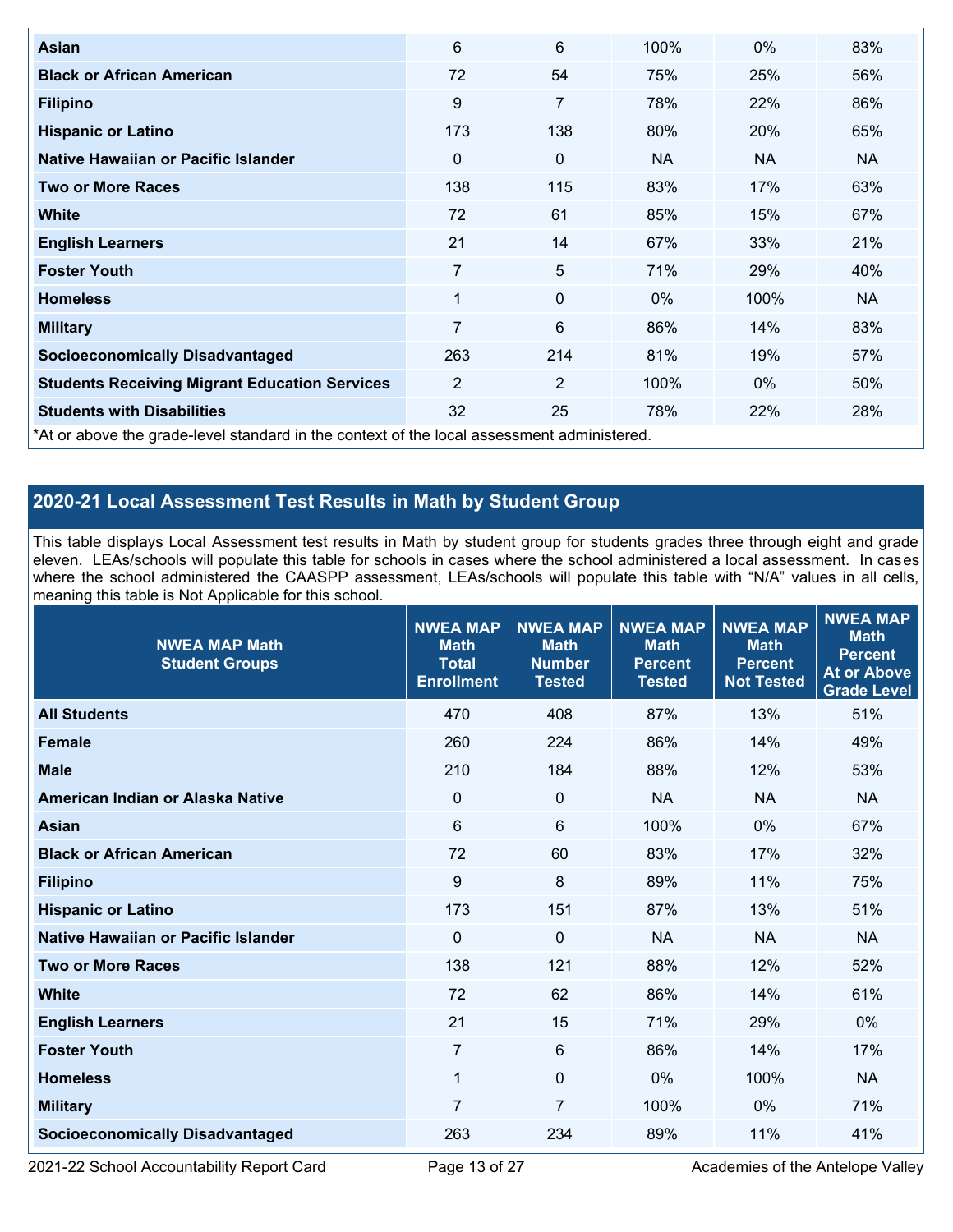| <b>Students Receiving Migrant Education Services</b> |    | 00%ا | 0%  | 0%  |
|------------------------------------------------------|----|------|-----|-----|
| <b>Students with Disabilities</b>                    | 26 | 81%  | 19% | 19% |

\*At or above the grade-level standard in the context of the local assessment administered.

# **CAASPP Test Results in Science for All Students**

This table displays the percentage of all students grades five, eight, and High School meeting or exceeding the State Standard.

The 2019-2020 data cells with N/A values indicate that the 2019-2020 data are not available due to the COVID-19 pandemic and resulting summative testing suspension. The Executive Order N-30-20 was issued which waived the assessment, accountability, and reporting requirements for the 2019-2020 school year.

For any 2020-2021 data cells with N/T values indicate that this school did not test students using the CAASPP Science.

| <b>Subject</b>                                  | <b>School</b> | <b>School</b> | <b>District</b> | <b>District</b> | <b>State</b> | <b>State</b> |
|-------------------------------------------------|---------------|---------------|-----------------|-----------------|--------------|--------------|
|                                                 | 2019-20       | 2020-21       | 2019-20         | 2020-21         | 2019-20      | 2020-21      |
| <b>Science</b><br>(grades 5, 8 and high school) | N/A           | ΝT            | N/A             | N1              | N/A          | 28.72        |

### **2020-21 CAASPP Test Results in Science by Student Group**

This table displays CAASPP test results in Science by student group for students grades five, eight, and High School. For any data cells with N/T values indicate that this school did not test students using the CAASPP Science.

| <b>Student Group</b>                                 | <b>Total</b><br><b>Enrollment</b> | <b>Number</b><br><b>Tested</b> | <b>Percent</b><br><b>Tested</b> | <b>Percent</b><br><b>Not Tested</b> | <b>Percent</b><br><b>Met or</b><br><b>Exceeded</b> |
|------------------------------------------------------|-----------------------------------|--------------------------------|---------------------------------|-------------------------------------|----------------------------------------------------|
| <b>All Students</b>                                  | 270                               | <b>NT</b>                      | <b>NT</b>                       | <b>NT</b>                           | <b>NT</b>                                          |
| <b>Female</b>                                        | 144                               | <b>NT</b>                      | <b>NT</b>                       |                                     |                                                    |
| <b>Male</b>                                          | 126                               | <b>NT</b>                      | <b>NT</b>                       |                                     |                                                    |
| American Indian or Alaska Native                     | $\mathbf 0$                       | $\pmb{0}$                      | $\mathbf 0$                     | $\mathbf 0$                         | $\mathbf 0$                                        |
| <b>Asian</b>                                         | $\overline{\phantom{a}}$          | <b>NT</b>                      | <b>NT</b>                       | <b>NT</b>                           | <b>NT</b>                                          |
| <b>Black or African American</b>                     | 47                                | <b>NT</b>                      | <b>NT</b>                       | <b>NT</b>                           | <b>NT</b>                                          |
| <b>Filipino</b>                                      | --                                | <b>NT</b>                      | <b>NT</b>                       | <b>NT</b>                           | <b>NT</b>                                          |
| <b>Hispanic or Latino</b>                            | 155                               | <b>NT</b>                      | <b>NT</b>                       | <b>NT</b>                           | <b>NT</b>                                          |
| <b>Native Hawaiian or Pacific Islander</b>           | $\overline{\phantom{a}}$          | <b>NT</b>                      | <b>NT</b>                       | <b>NT</b>                           | <b>NT</b>                                          |
| <b>Two or More Races</b>                             | 22                                | <b>NT</b>                      | <b>NT</b>                       | <b>NT</b>                           | <b>NT</b>                                          |
| <b>White</b>                                         | 38                                | <b>NT</b>                      | <b>NT</b>                       | <b>NT</b>                           | <b>NT</b>                                          |
| <b>English Learners</b>                              | 14                                | <b>NT</b>                      | <b>NT</b>                       | <b>NT</b>                           | <b>NT</b>                                          |
| <b>Foster Youth</b>                                  | $\overline{\phantom{a}}$          | <b>NT</b>                      | <b>NT</b>                       | <b>NT</b>                           | <b>NT</b>                                          |
| <b>Homeless</b>                                      | --                                | <b>NT</b>                      | <b>NT</b>                       | <b>NT</b>                           | <b>NT</b>                                          |
| <b>Military</b>                                      | --                                | <b>NT</b>                      | <b>NT</b>                       | <b>NT</b>                           | <b>NT</b>                                          |
| <b>Socioeconomically Disadvantaged</b>               | 172                               | <b>NT</b>                      | <b>NT</b>                       | <b>NT</b>                           | <b>NT</b>                                          |
| <b>Students Receiving Migrant Education Services</b> | $\overline{\phantom{a}}$          | <b>NT</b>                      | <b>NT</b>                       | <b>NT</b>                           | <b>NT</b>                                          |
| <b>Students with Disabilities</b>                    | 16                                | <b>NT</b>                      | <b>NT</b>                       | <b>NT</b>                           | <b>NT</b>                                          |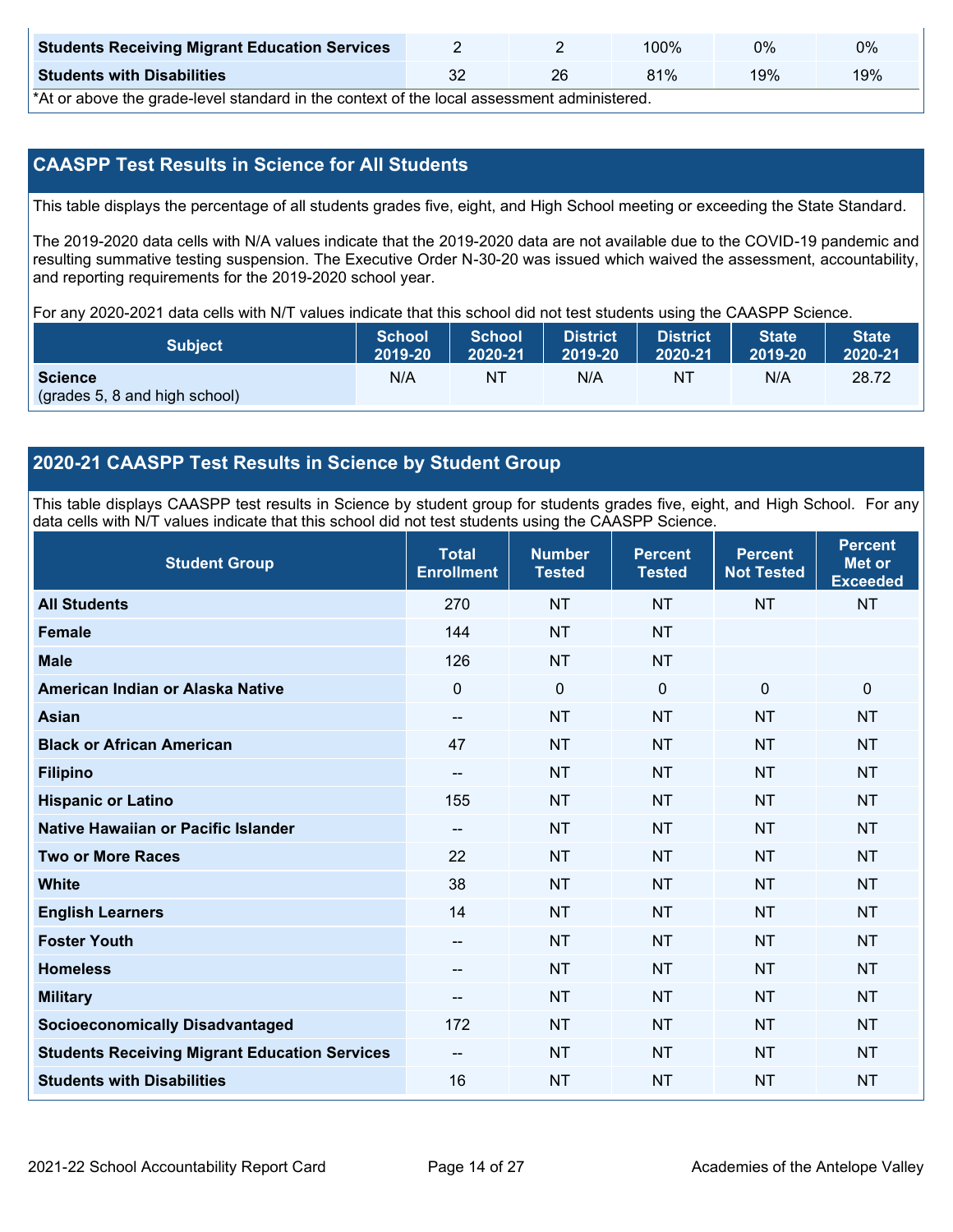### **2020-21 Career Technical Education Programs**

Academies of the Antelope Valley (AAV) provide a range of Career Technical Education (CTE) courses for students that prepare them to pursue college and career opportunities. Courses are offered in the following industry sectors: Arts, Media and Entertainment, Business, Health Science and Medical Technology, and Information and Communication Technology. Students are able to learn to apply technical and academic knowledge through relevant instruction within a career theme. The high-quality CTE courses allow students to develop employability skills, take field trips, obtain certifications, learn from guest speakers, and have work-based learning opportunities. Some CTE courses in AAV allow students to gain community college credit through articulation. The option to take CTE courses to explore and gain knowledge in specific career fields is available to students that want to supplement their coursework at the traditional school sites. Participation and involvement in SkillsUSA, a career technical student organization is open to AAV students. SkillsUSA provides students the opportunity to learn leadership skills and compete at the regional, state, and national levels where they can demonstrate their knowledge with realworld projects, presentations, and examinations. AAV students have won national competitions at SkillsUSA in the past.

The district's CTE division supports AAV in the development and implementation of high-quality career pathways that address regional labor market needs. They work in conjunction with school sites, industry, and the community college to ensure students in the CTE programs at AAV are able to transition successfully after graduation.

| 2020-21 Career Technical Education (CTE) Participation                                                                            |                                  |  |  |  |
|-----------------------------------------------------------------------------------------------------------------------------------|----------------------------------|--|--|--|
| <b>Measure</b>                                                                                                                    | <b>CTE Program Participation</b> |  |  |  |
| Number of Pupils Participating in CTE                                                                                             | 245                              |  |  |  |
| Percent of Pupils that Complete a CTE Program and Earn a High School Diploma                                                      | 66.7                             |  |  |  |
| Percent of CTE Courses that are Sequenced or Articulated Between the School and<br><b>Institutions of Postsecondary Education</b> | 35.7                             |  |  |  |

### **Course Enrollment/Completion**

This table displays the course enrollment/completion of University of California (UC) and/or California State University (CSU) admission requirements.

| <b>UC/CSU Course Measure</b>                                                | <b>Percent</b> |
|-----------------------------------------------------------------------------|----------------|
| 2020-2021 Pupils Enrolled in Courses Required for UC/CSU Admission          | 88.89          |
| 2019-2020 Graduates Who Completed All Courses Required for UC/CSU Admission | 48.15          |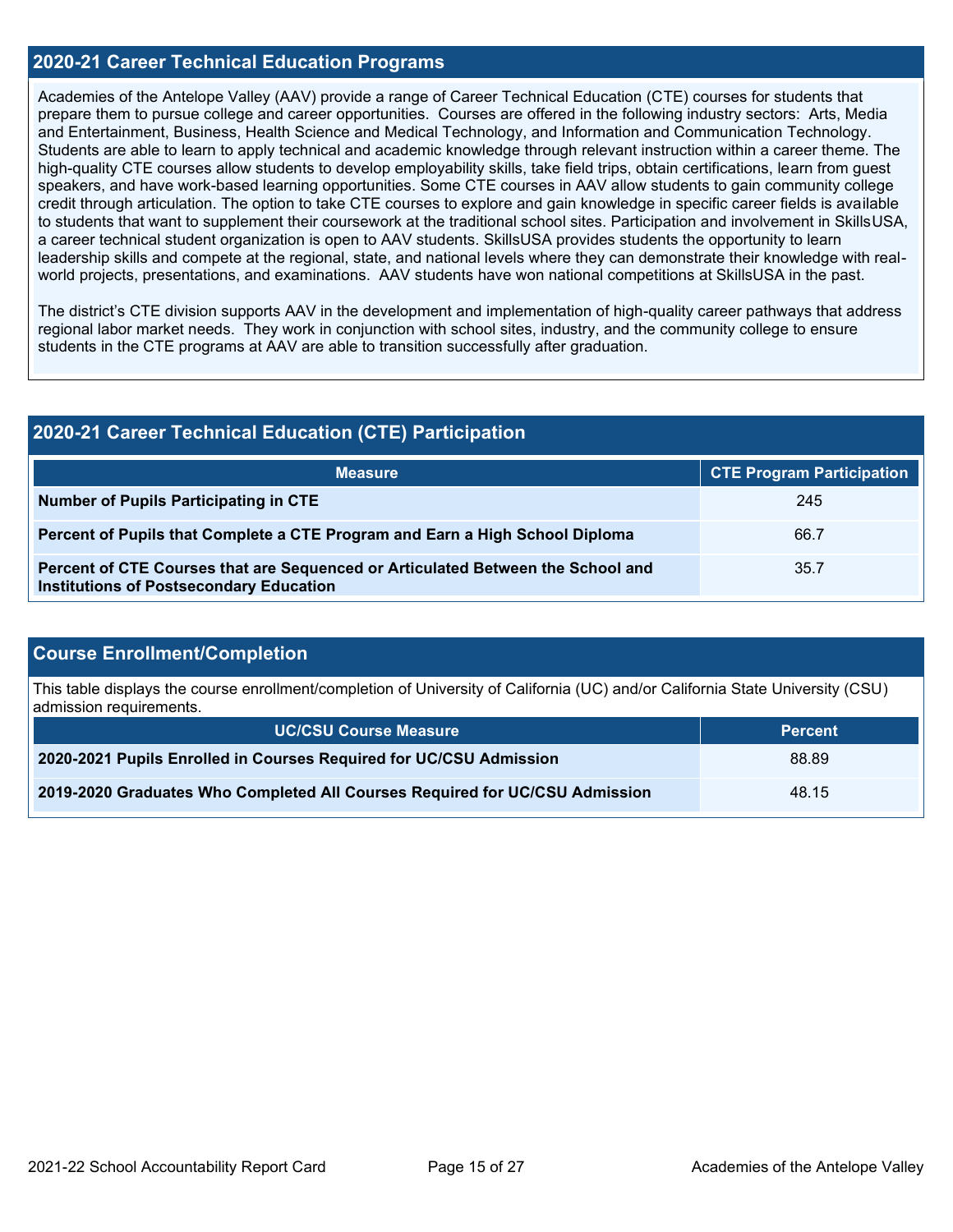# **B. Pupil Outcomes State Priority: Other Pupil Outcomes**

The SARC provides the following information relevant to the State priority: Other Pupil Outcomes (Priority 8): Pupil outcomes in the subject area of physical education.

### **2020-21 California Physical Fitness Test Results**

Due to the COVID-19 crisis, the Physical Fitness Test was suspended during the 2020-2021 school year and therefore no data are reported and each cell in this table is populated with "N/A."

| <b>Grade Level</b> | <b>Four of Six Fitness Standards</b> | <b>Five of Six Fitness Standards</b> | Percentage of Students Meeting   Percentage of Students Meeting   Percentage of Students Meeting<br><b>Six of Six Fitness Standards</b> |
|--------------------|--------------------------------------|--------------------------------------|-----------------------------------------------------------------------------------------------------------------------------------------|
| Grade 5            | N/A                                  | N/A                                  | N/A                                                                                                                                     |
| Grade 7            | N/A                                  | N/A                                  | N/A                                                                                                                                     |
| Grade 9            | N/A                                  | N/A                                  | N/A                                                                                                                                     |

# **C. Engagement State Priority: Parental Involvement**

The SARC provides the following information relevant to the State priority: Parental Involvement (Priority 3): Efforts the school district makes to seek parent input in making decisions regarding the school district and at each school site.

### **2021-22 Opportunities for Parental Involvement**

School leadership has a comprehensive system of strategies which encourages parental and community involvement through the Parent Handbook and the use of the Blackboard school messenger system, which announces all AAV related events; parents also participate in the Parent Advisory Council. Parents are provided with opportunities to attend Parent University which discusses various methods for how parents can understand and support their student's academic success as well as develop a collaborative dialogue with teachers. Parents are encouraged to work with their students in the use of daily planners as a tool for time management and organization. Daily planners and email are often used as a means of communication between parent and teacher. Progress reports are provided every 5 weeks. Parents are encouraged to contact their child's teacher and/or counselor for a parent conference. Our websites and social media platforms links students, parents and community members to student instruction, school activities and important news.

# **C. Engagement State Priority: Pupil Engagement**

The SARC provides the following information relevant to the State priority: Pupil Engagement (Priority 5):

- High school dropout rates;
- High school graduation rates; and
- Chronic Absenteeism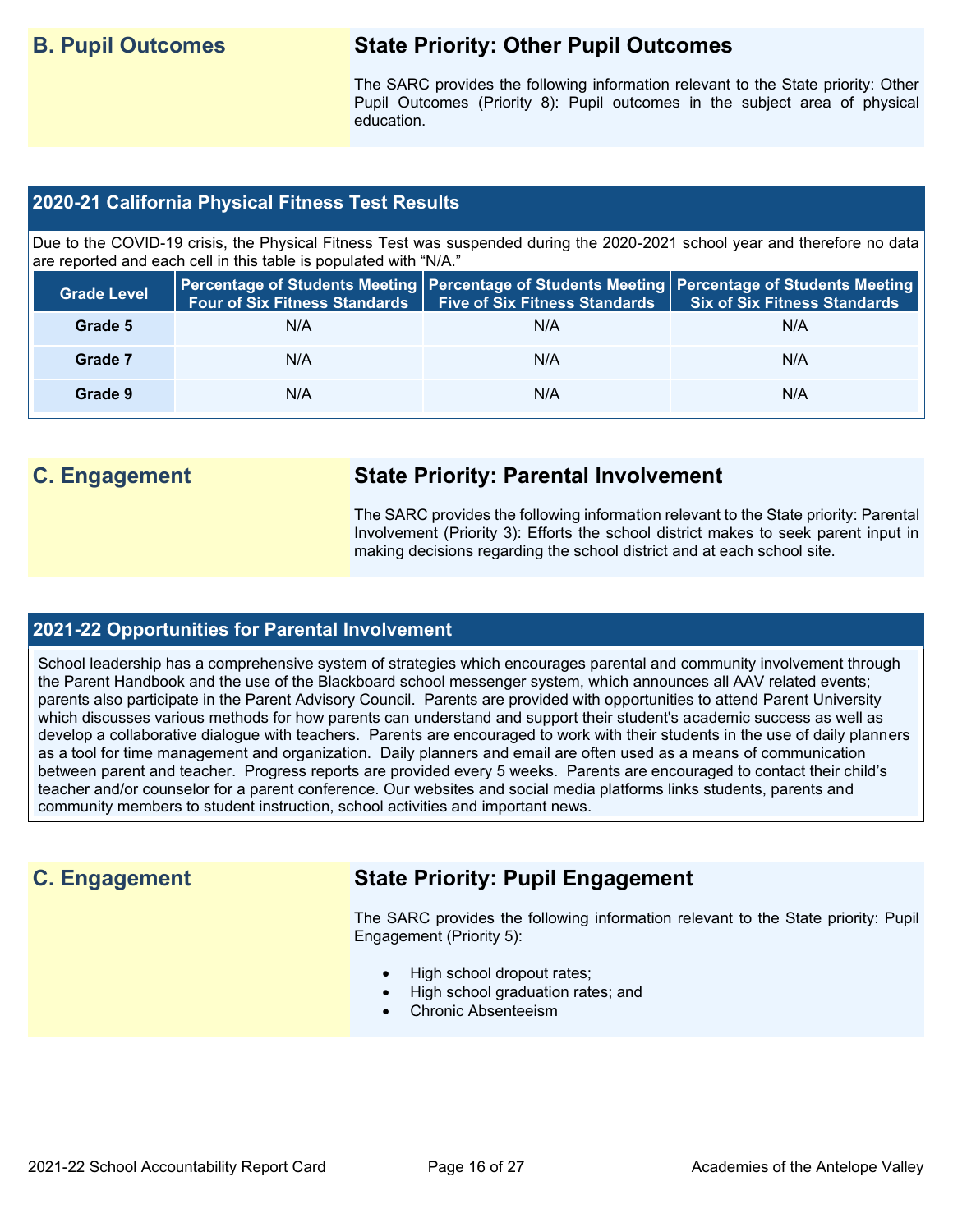# **Dropout Rate and Graduation Rate (Four-Year Cohort Rate)**

| <b>Indicator</b>       | <b>School</b><br>2018-19 | <b>School</b><br>2019-20 | <b>School</b><br>2020-21 | District<br>$2018 - 19$ | <b>District</b><br>2019-20 | <b>District</b><br>2020-21 | State <sup>1</sup><br>2018-19 | <b>State</b><br>2019-20 | State <sup>1</sup><br>2020-21 |
|------------------------|--------------------------|--------------------------|--------------------------|-------------------------|----------------------------|----------------------------|-------------------------------|-------------------------|-------------------------------|
| <b>Dropout Rate</b>    | 15.8                     | 8.8                      | 0.0                      | 11.0                    | 9.7                        | 18.3                       | 9.0                           | 8.9                     | 9.4                           |
| <b>Graduation Rate</b> | 84.2                     | 88.2                     | 100.0                    | 78.9                    | 76.4                       | 71.9                       | 84.5                          | 84.2                    | 83.6                          |

# **2020-21 Graduation Rate by Student Group (Four-Year Cohort Rate)**

This table displays the 2020-21 graduation rate by student group. For information on the Four-Year Adjusted Cohort Graduation Rate (ACGR), visit the CDE Adjusted Cohort Graduation Rate web page at [www.cde.ca.gov/ds/ad/acgrinfo.asp.](http://www.cde.ca.gov/ds/ad/acgrinfo.asp)

| <b>Student Group</b>                                 | <b>Number of</b><br><b>Students in Cohort</b> | <b>Number of</b><br><b>Cohort Graduates</b> | <b>Cohort</b><br><b>Graduation Rate</b> |
|------------------------------------------------------|-----------------------------------------------|---------------------------------------------|-----------------------------------------|
| <b>All Students</b>                                  | 23                                            | 23                                          | 100.0                                   |
| <b>Female</b>                                        | 16                                            | 16                                          | 100.0                                   |
| <b>Male</b>                                          | --                                            | $\hspace{0.05cm}$                           | $-$                                     |
| American Indian or Alaska Native                     | 0                                             | $\mathbf 0$                                 | 0.00                                    |
| <b>Asian</b>                                         | 0                                             | $\mathbf 0$                                 | 0.00                                    |
| <b>Black or African American</b>                     | 0                                             | $\mathbf 0$                                 | 0.00                                    |
| <b>Filipino</b>                                      | $\Omega$                                      | $\mathbf 0$                                 | 0.00                                    |
| <b>Hispanic or Latino</b>                            | 14                                            | 14                                          | 100.0                                   |
| Native Hawaiian or Pacific Islander                  | 0                                             | $\mathbf 0$                                 | 0.00                                    |
| <b>Two or More Races</b>                             | --                                            | $\overline{\phantom{a}}$                    | --                                      |
| <b>White</b>                                         | --                                            | $\hspace{0.05cm}$                           | --                                      |
| <b>English Learners</b>                              | --                                            | --                                          |                                         |
| <b>Foster Youth</b>                                  | 0.0                                           | 0.0                                         | 0.0                                     |
| <b>Homeless</b>                                      | 0.0                                           | 0.0                                         | 0.0                                     |
| <b>Socioeconomically Disadvantaged</b>               | 13                                            | 13                                          | 100.0                                   |
| <b>Students Receiving Migrant Education Services</b> | 0.0                                           | 0.0                                         | 0.0                                     |
| <b>Students with Disabilities</b>                    | 0.0                                           | 0.0                                         | 0.0                                     |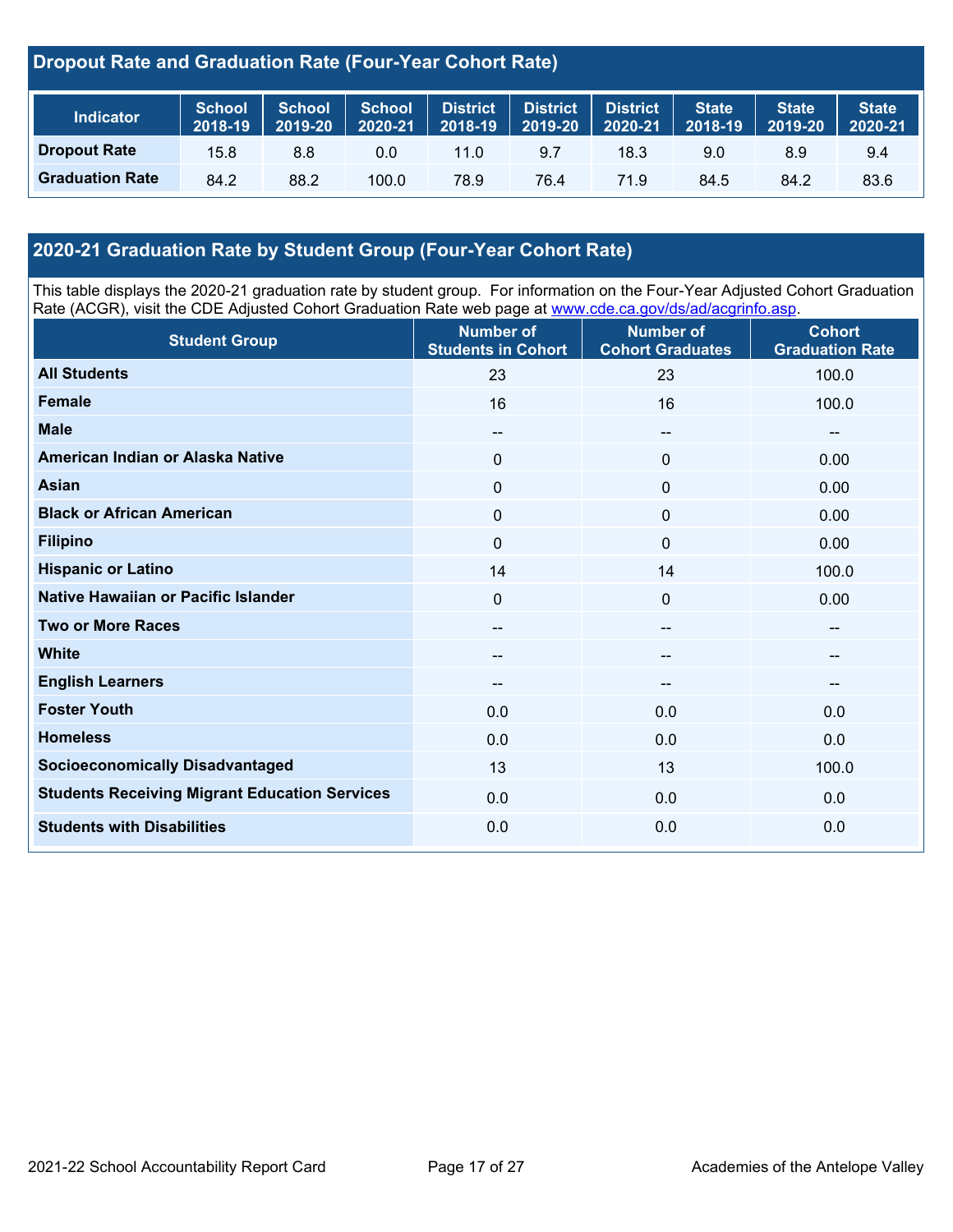# **2020-21 Chronic Absenteeism by Student Group**

| <b>Student Group</b>                                 | <b>Cumulative</b><br><b>Enrollment</b> | <b>Chronic</b><br><b>Absenteeism</b><br><b>Eligible Enrollment</b> | <b>Chronic</b><br><b>Absenteeism</b><br><b>Count</b> | <b>Chronic</b><br><b>Absenteeism</b><br><b>Rate</b> |
|------------------------------------------------------|----------------------------------------|--------------------------------------------------------------------|------------------------------------------------------|-----------------------------------------------------|
| <b>All Students</b>                                  | 563                                    | 554                                                                | 64                                                   | 11.6                                                |
| <b>Female</b>                                        | 312                                    | 307                                                                | 38                                                   | 12.4                                                |
| <b>Male</b>                                          | 251                                    | 247                                                                | 26                                                   | 10.5                                                |
| American Indian or Alaska Native                     | 1                                      | $\mathbf{1}$                                                       | $\mathbf{0}$                                         | 0.0                                                 |
| <b>Asian</b>                                         | 6                                      | 6                                                                  | $\mathbf 0$                                          | 0.0                                                 |
| <b>Black or African American</b>                     | 88                                     | 87                                                                 | 13                                                   | 14.9                                                |
| <b>Filipino</b>                                      | 9                                      | 9                                                                  | $\mathbf{0}$                                         | 0.0                                                 |
| <b>Hispanic or Latino</b>                            | 319                                    | 313                                                                | 34                                                   | 10.9                                                |
| Native Hawaiian or Pacific Islander                  | 1                                      | $\mathbf{1}$                                                       | $\mathbf 0$                                          | 0.0                                                 |
| <b>Two or More Races</b>                             | 44                                     | 44                                                                 | $\overline{7}$                                       | 15.9                                                |
| <b>White</b>                                         | 95                                     | 93                                                                 | 10                                                   | 10.8                                                |
| <b>English Learners</b>                              | 26                                     | 26                                                                 | 8                                                    | 30.8                                                |
| <b>Foster Youth</b>                                  | 8                                      | 8                                                                  | 2                                                    | 25.0                                                |
| <b>Homeless</b>                                      | 1                                      | $\mathbf{1}$                                                       | 1                                                    | 100.0                                               |
| <b>Socioeconomically Disadvantaged</b>               | 328                                    | 325                                                                | 48                                                   | 14.8                                                |
| <b>Students Receiving Migrant Education Services</b> | $\overline{2}$                         | $\overline{2}$                                                     | $\mathbf{0}$                                         | 0.0                                                 |
| <b>Students with Disabilities</b>                    | 38                                     | 38                                                                 | 10                                                   | 26.3                                                |

# **C. Engagement State Priority: School Climate**

The SARC provides the following information relevant to the State priority: School Climate (Priority 6):

- Pupil suspension rates;
- Pupil expulsion rates; and
- Other local measures on the sense of safety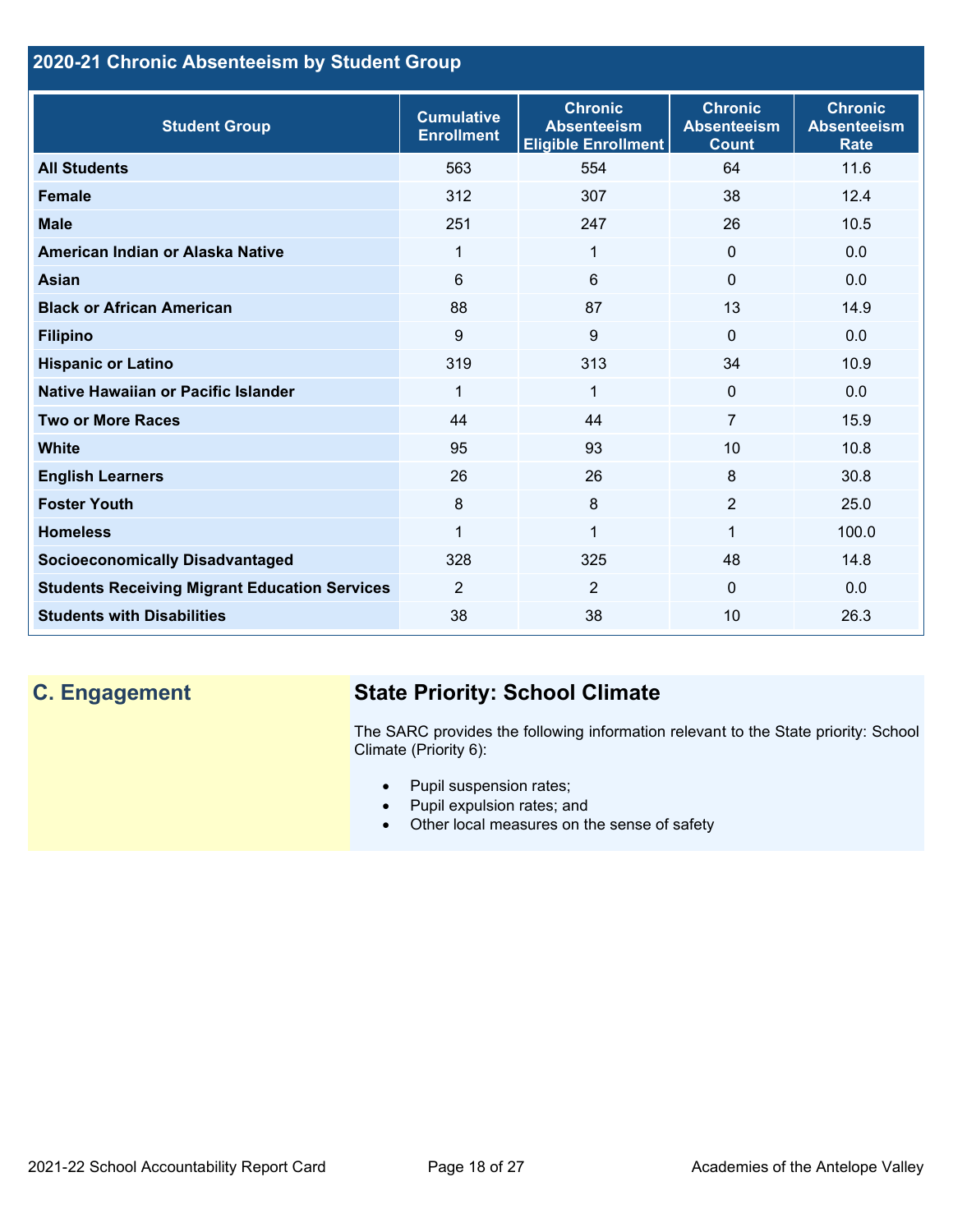### **Suspensions and Expulsions**

This table displays suspensions and expulsions data collected between July through June, each full school year respectively. Data collected during the 2020-21 school year may not be comparable to earlier years of this collection due to differences in learning mode instruction in response to the COVID-19 pandemic.

| <b>Subject</b>     | <b>School</b><br>2018-19 | <b>School</b><br>2020-21 | <b>District</b><br>2018-19 | <b>District</b><br>2020-21 | <b>State</b><br>2018-19 | <b>State</b><br>2020-21 |
|--------------------|--------------------------|--------------------------|----------------------------|----------------------------|-------------------------|-------------------------|
| <b>Suspensions</b> | 4.55                     | 0.00                     | 7.95                       | 0.07                       | 3.47                    | 0.20                    |
| <b>Expulsions</b>  | 0.00                     | 0.00                     | 0.24                       | 0.00                       | 0.08                    | 0.00                    |

This table displays suspensions and expulsions data collected between July through February, partial school year due to the COVID-19 pandemic. The 2019-2020 suspensions and expulsions rate data are not comparable to other year data because the 2019-2020 school year is a partial school year due to the COVID-19 crisis. As such, it would be inappropriate to make any comparisons in rates of suspensions and expulsions in the 2019-2020 school year compared to other school years.

| <b>Subject</b>     | <b>School</b><br>2019-20 | <b>District</b><br>2019-20 | <b>State</b><br>2019-20 |
|--------------------|--------------------------|----------------------------|-------------------------|
| <b>Suspensions</b> | 3.41                     | 5.43                       | 2.45                    |
| <b>Expulsions</b>  | 0.00                     | 0.12                       | 0.05                    |

## **2020-21 Suspensions and Expulsions by Student Group**

| <b>Student Group</b>                                 | <b>Suspensions Rate</b> | <b>Expulsions Rate</b> |
|------------------------------------------------------|-------------------------|------------------------|
| <b>All Students</b>                                  | 0.00                    | 0.00                   |
| <b>Female</b>                                        | 0.00                    | 0.00                   |
| <b>Male</b>                                          | 0.00                    | 0.00                   |
| American Indian or Alaska Native                     | 0.00                    | 0.00                   |
| <b>Asian</b>                                         | 0.00                    | 0.00                   |
| <b>Black or African American</b>                     | 0.00                    | 0.00                   |
| <b>Filipino</b>                                      | 0.00                    | 0.00                   |
| <b>Hispanic or Latino</b>                            | 0.00                    | 0.00                   |
| Native Hawaiian or Pacific Islander                  | 0.00                    | 0.00                   |
| <b>Two or More Races</b>                             | 0.00                    | 0.00                   |
| <b>White</b>                                         | 0.00                    | 0.00                   |
| <b>English Learners</b>                              | 0.00                    | 0.00                   |
| <b>Foster Youth</b>                                  | 0.00                    | 0.00                   |
| <b>Homeless</b>                                      | 0.00                    | 0.00                   |
| <b>Socioeconomically Disadvantaged</b>               |                         |                        |
| <b>Students Receiving Migrant Education Services</b> | 0.00                    | 0.00                   |
| <b>Students with Disabilities</b>                    |                         |                        |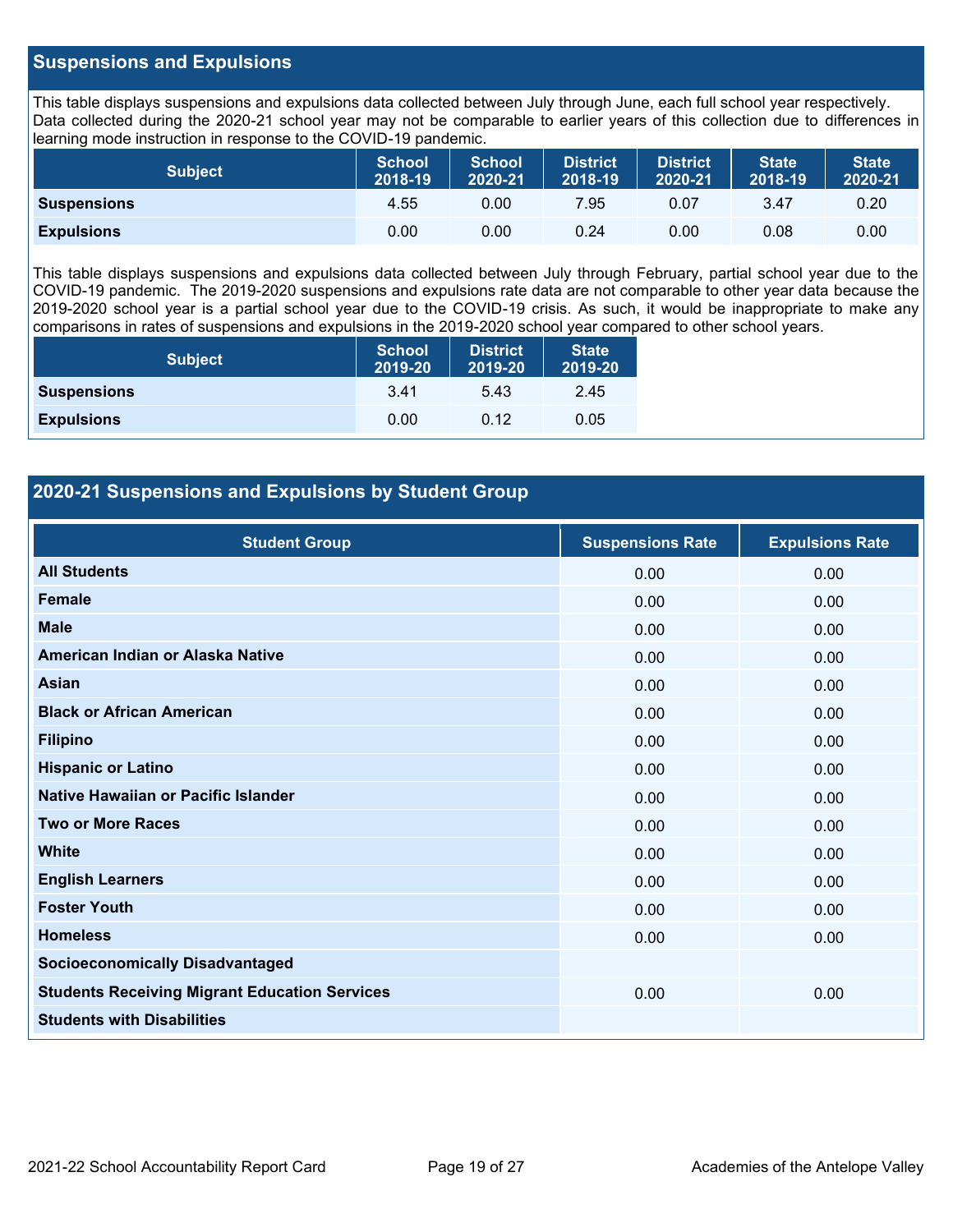### **2021-22 School Safety Plan**

School safety is a top priority at SOAR Prep Academy, Knight Prep Academy, Palmdale Prep Academy and Virtual Academy. District staff along with site administration conduct annual safety walks of the campus to ensure a safe and secure environment. The Antelope Valley Union High School District has a full time Director of School Safety to oversee our district's safety program. During the 2019-20 school year, a Director of security was assigned to the alternative schools (including AAV) to be a resource for site security, administration and staff. SOAR Prep Academy, Knight Prep Academy and Palmdale Prep Academy each have a campus supervisor whose main role is to provide a safe learning environment for students. Each year, school safety is discussed at faculty meetings with staff where concerns are discussed and interventions are put into place. Our district and site web pages have a confidential student referral form where students and parents are able to submit safety concerns so they can be addressed by site administration. Additional staff members, including administration and counseling, are proactive in providing a safe learning environment as well. SOAR Prep Academy, Knight Prep Academy and Palmdale Prep Academy work with comprehensive site security and school deputies to developed and implement a Safe School Plan in accordance with Senate Bill 187. the safety plan is reviewed in the Spring of each year. Our last review was March 2020. A complete copy of the School Safety Plans can be obtained in the Administration Office.

District Statement: We want our community to be aware of our continued commitment to safety which includes multiple, proactive approaches to fortifying security throughout our schools.

In April and June 2018, we conducted safety reviews of our campuses that resulted in the implementation of enhanced safety measures. These measures vary by school and include enhanced fencing, additional security and counseling personnel, updated surveillance cameras, front entrance modifications, and door locking devices. We also incorporated additional training with the Lancaster Sheriff's Station and revised student, staff and visitor identification processes.

For more than 25 years, we have had a dedicated school deputy on campus each day. In addition to this, we continue to focus on our students' social emotional needs through various programs and counseling outreach, provide safety training to our students and staff, and underscore the importance of vigilance through "See Something, Say Something." Our district and site websites have links to confidential student referral forms, where students and parents are able to submit safety concerns for administration to address.

## **2018-19 Secondary Average Class Size and Class Size Distribution**

This table displays the 2018-19 average class size and class size distribution. The columns titled "Number of Classes" indicates how many classes fall into each size category (a range of total students per classroom). At the secondary school level, this information is reported by subject area rather than grade level.

| <b>Subject</b>               | <b>Average</b><br><b>Class</b><br><b>Size</b> | <b>1-22 Students</b> | Number of Classes with   Number of Classes with<br>23-32 Students | <b>Number of Classes with</b><br>33+ Students |
|------------------------------|-----------------------------------------------|----------------------|-------------------------------------------------------------------|-----------------------------------------------|
| <b>English Language Arts</b> | 23                                            | 13                   | 11                                                                | 3                                             |
| <b>Mathematics</b>           | 15                                            | 31                   | 6                                                                 |                                               |
| <b>Science</b>               | 22                                            | 16                   | 14                                                                |                                               |
| <b>Social Science</b>        | 23                                            |                      | 13                                                                |                                               |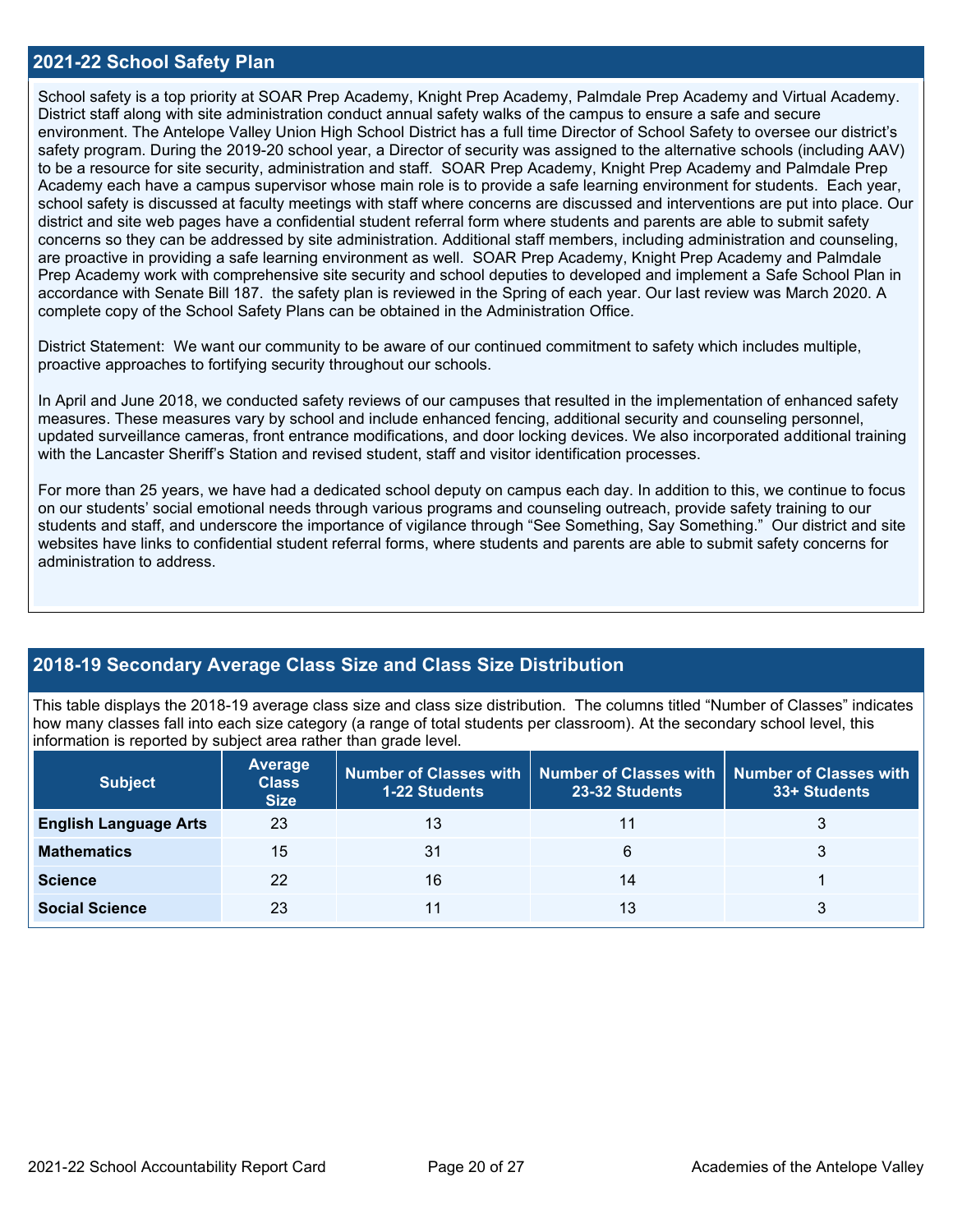### **2019-20 Secondary Average Class Size and Class Size Distribution**

This table displays the 2019-20 average class size and class size distribution. The columns titled "Number of Classes" indicates how many classes fall into each size category (a range of total students per classroom). At the secondary school level, this information is reported by subject area rather than grade level.

| <b>Subject</b>               | <b>Average</b><br><b>Class</b><br><b>Size</b> | <b>1-22 Students</b> | Number of Classes with   Number of Classes with   Number of Classes with<br>23-32 Students | 33+ Students |
|------------------------------|-----------------------------------------------|----------------------|--------------------------------------------------------------------------------------------|--------------|
| <b>English Language Arts</b> | 22                                            | 13                   | 14                                                                                         | 3            |
| <b>Mathematics</b>           | 18                                            | 19                   | 16                                                                                         |              |
| <b>Science</b>               | 20                                            | 13                   | 16                                                                                         |              |
| <b>Social Science</b>        | 19                                            | 21                   | 14                                                                                         |              |

### **2020-21 Secondary Average Class Size and Class Size Distribution**

This table displays the 2020-21 average class size and class size distribution. The columns titled "Number of Classes" indicates how many classes fall into each size category (a range of total students per classroom). At the secondary school level, this information is reported by subject area rather than grade level.

| <b>Subject</b>               | <b>Average</b><br><b>Class</b><br><b>Size</b> | Number of Classes with  <br><b>1-22 Students</b> | 23-32 Students | Number of Classes with   Number of Classes with<br>33+ Students |
|------------------------------|-----------------------------------------------|--------------------------------------------------|----------------|-----------------------------------------------------------------|
| <b>English Language Arts</b> | 25                                            | 10                                               | 12             |                                                                 |
| <b>Mathematics</b>           | 18                                            | 20                                               | 10             |                                                                 |
| <b>Science</b>               | 21                                            | 15                                               | 11             |                                                                 |
| <b>Social Science</b>        | 21                                            | 12                                               | 16             |                                                                 |

## **2020-21 Ratio of Pupils to Academic Counselor**

This table displays the ratio of pupils to Academic Counselor. One full time equivalent (FTE) equals one staff member working full time; one FTE could also represent two staff members who each work 50 percent of full time.

| <b>Title</b>                        | <b>Ratio</b> |
|-------------------------------------|--------------|
| <b>Pupils to Academic Counselor</b> | 266          |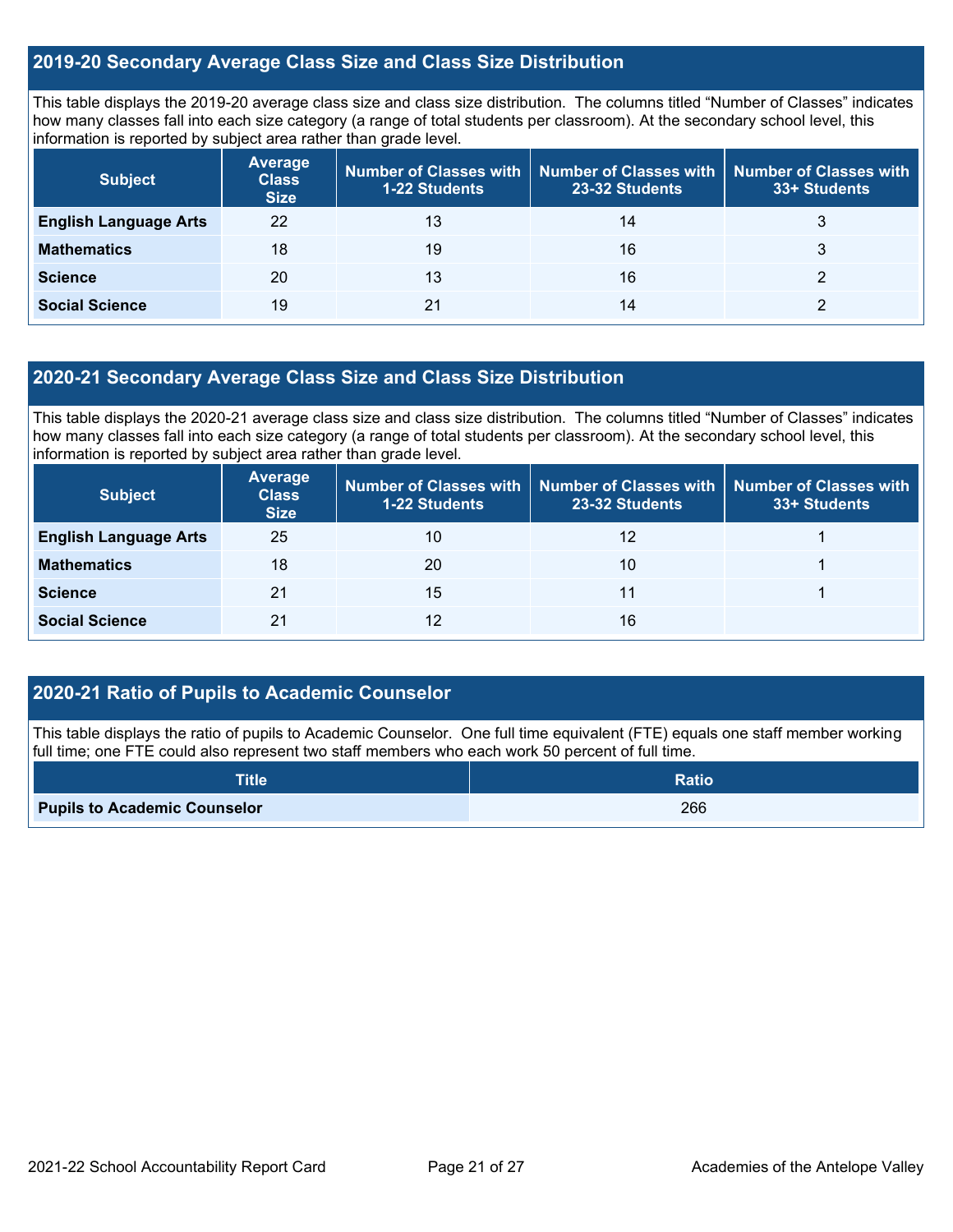### **2020-21 Student Support Services Staff**

This table displays the number of FTE support staff assigned to this school. One full time equivalent (FTE) equals one staff member working full time; one FTE could also represent two staff members who each work 50 percent of full time.

| <b>Title</b>                                                         | <b>Number of FTE Assigned to School</b> |
|----------------------------------------------------------------------|-----------------------------------------|
| <b>Counselor (Academic, Social/Behavioral or Career Development)</b> | 2                                       |
| Library Media Teacher (Librarian)                                    | $\mathbf 0$                             |
| <b>Library Media Services Staff (Paraprofessional)</b>               | $\mathbf 0$                             |
| <b>Psychologist</b>                                                  | 2.1                                     |
| <b>Social Worker</b>                                                 | $\Omega$                                |
| <b>Speech/Language/Hearing Specialist</b>                            | 0.3                                     |
| <b>Resource Specialist (non-teaching)</b>                            | $\Omega$                                |
| <b>Other</b>                                                         | 0.3                                     |

### **2019-20 Expenditures Per Pupil and School Site Teacher Salaries**

This table displays the 2019-20 expenditures per pupil and average teach salary for this school. Cells with N/A values do not require data.

| <b>Level</b>                                         | <b>Total</b><br><b>Expenditures</b><br><b>Per Pupil</b> | <b>Expenditures</b><br><b>Per Pupil</b><br>(Restricted) | <b>Expenditures</b><br><b>Per Pupil</b><br>(Unrestricted) | Average<br><b>Teacher</b><br><b>Salary</b> |
|------------------------------------------------------|---------------------------------------------------------|---------------------------------------------------------|-----------------------------------------------------------|--------------------------------------------|
| <b>School Site</b>                                   | \$10,763.64                                             | \$969.00                                                | \$9,794.64                                                | \$79,584.36                                |
| <b>District</b>                                      | N/A                                                     | N/A                                                     | \$6,327.41                                                | \$82,536                                   |
| <b>Percent Difference - School Site and District</b> | N/A                                                     | N/A                                                     | 43.0                                                      | $-3.6$                                     |
| <b>State</b>                                         |                                                         |                                                         | \$8,444                                                   | \$92,222                                   |
| <b>Percent Difference - School Site and State</b>    | N/A                                                     | N/A                                                     | 14.8                                                      | $-14.7$                                    |

### **2020-21 Types of Services Funded**

Academies of the Antelope Valley is a school wide AVID school and all categorical funds support that program. In addition, SOAR Prep Academy, Palmdale Prep Academy and Knight Prep Academy offer Homework Hub, an after school tutoring program, for 1 hour per day, 2-3 days per week respectively for students to work on assignments with an instructor present. AAV works closely with AVHSD's Career Technology Education department and utilizes CTEIG funds to fund and train staff to utilize the Makerspace at each site. AAV also utilize the College Readiness Block Grant to promote a college culture.

During the 2021-22 school year students and staff were trained in, All It Takes SEL strategies. Staff work to create trusted spaces where they can equip youth and those who serve them with essential emotional intelligence skills to successfully navigate their lives and support their communities.

Academies of the Antelope Valley is a 1:1 technology school. Students are provided with a Chromebook which is used at home and school. Students who do not have connectivity at home can receive portable Wifi free of charge.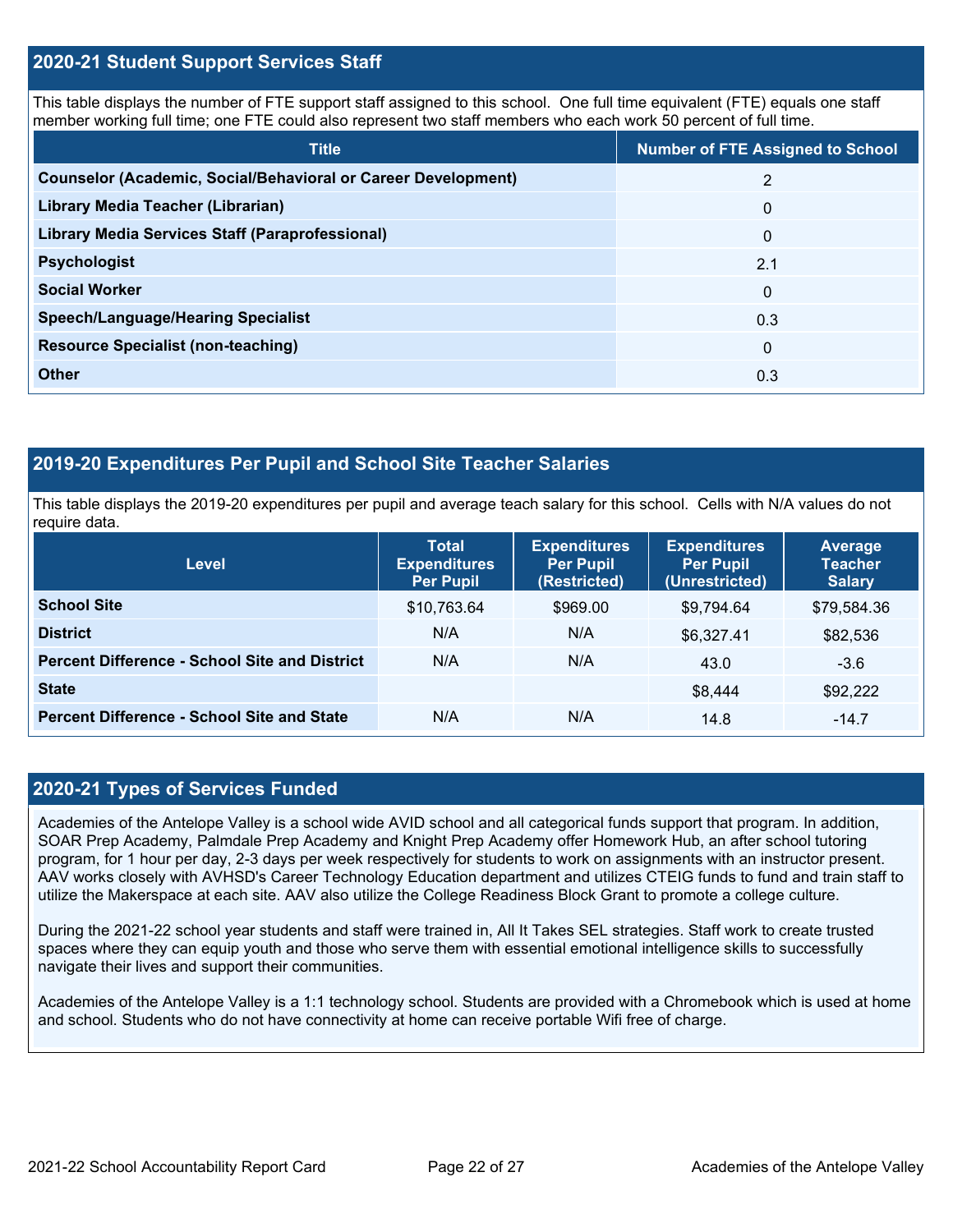# 2021-22 School Accountability Report Card Page 23 of 27 Academies of the Antelope Valley

| <b>Foreign Language</b> |        |
|-------------------------|--------|
| <b>Mathematics</b>      | $\sim$ |

**Computer Science** 0

**English** 2

**Fine and Performing Arts** 0

**Science** 3 **Social Science** 4

**Total AP Courses Offered** 13

| <b>Subject</b>                                                                                                                             | Number of AP Courses Offered |
|--------------------------------------------------------------------------------------------------------------------------------------------|------------------------------|
| This table displays the number of AP courses offered at this school where there are student course enrollments of at least one<br>student. |                              |
| <b>Percent of Students in AP Courses</b>                                                                                                   | 27.6                         |
|                                                                                                                                            |                              |

| 2020-21 Advanced Placement (AP) Courses <sub>l</sub> |  |
|------------------------------------------------------|--|

This table displays the percent of student in AP courses at this school.

| Category                                             | <b>District</b><br><b>Amount</b> | State Average<br>for Districts<br>in Same Category |  |
|------------------------------------------------------|----------------------------------|----------------------------------------------------|--|
| <b>Beginning Teacher Salary</b>                      | \$43,341                         | \$54,687                                           |  |
| <b>Mid-Range Teacher Salary</b>                      | \$78,888                         | \$92,222                                           |  |
| <b>Highest Teacher Salary</b>                        | \$111,782                        | \$114,208                                          |  |
| <b>Average Principal Salary (Elementary)</b>         | \$0                              | \$143,647                                          |  |
| <b>Average Principal Salary (Middle)</b>             | \$0                              | \$145,785                                          |  |
| <b>Average Principal Salary (High)</b>               | \$137,990                        | \$162,322                                          |  |
| <b>Superintendent Salary</b>                         | \$308,342                        | \$258,950                                          |  |
| <b>Percent of Budget for Teacher Salaries</b>        | 30%                              | 32%                                                |  |
| <b>Percent of Budget for Administrative Salaries</b> | 5%                               | 5%                                                 |  |

# **2019-20 Teacher and Administrative Salaries**

This table displays the 2019-20 Teacher and Administrative salaries. For detailed information on salaries, see the CDE Certification Salaries & Benefits web page at [http://www.cde.ca.gov/ds/fd/cs/.](http://www.cde.ca.gov/ds/fd/cs/)

**State Average**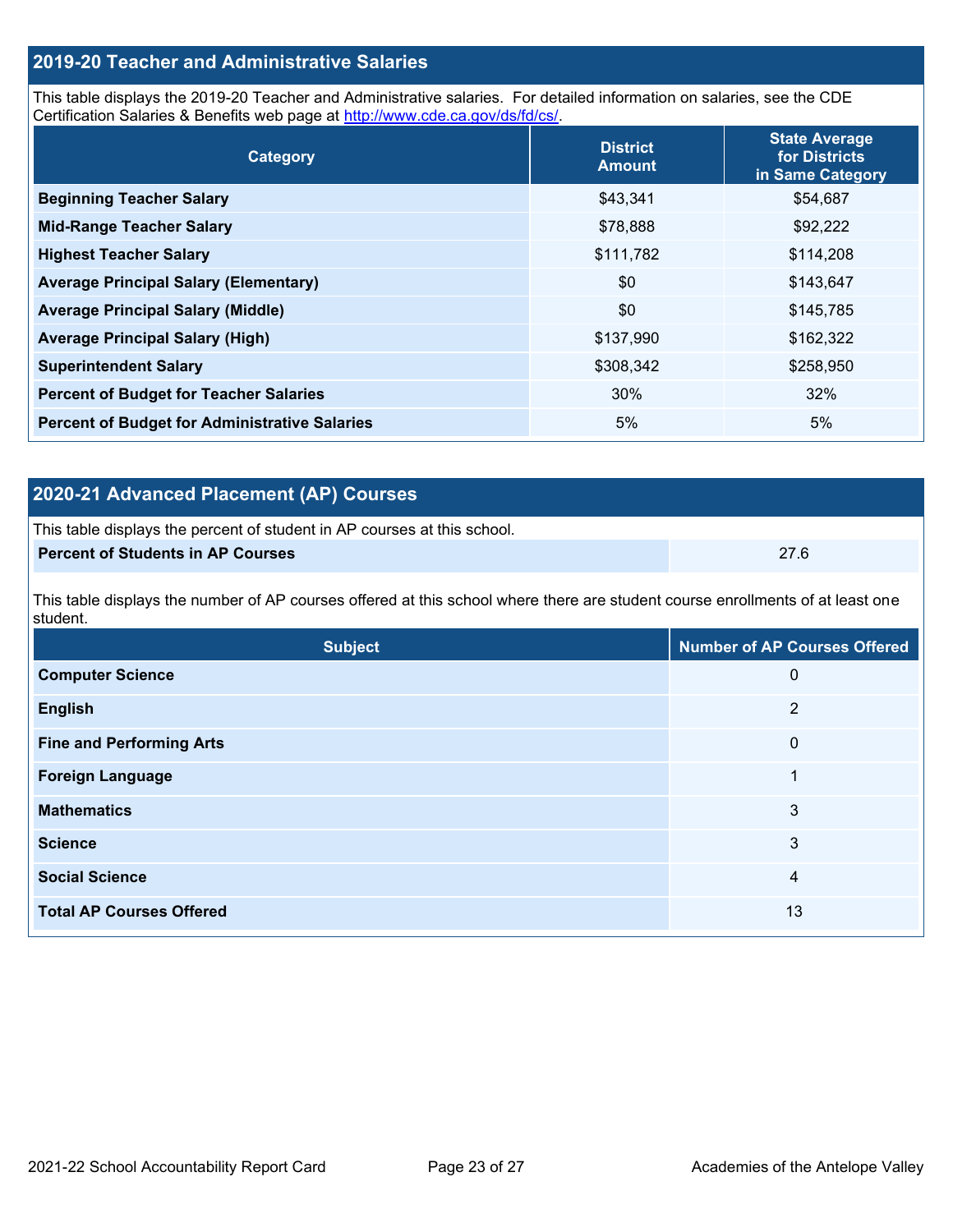### **Professional Development**

As AAV continues to develop with Common Core and NGSS Standards, one area of focus is with CAASPP state data. Teachers are using formative and summative assessments as well as student projects to drive instruction and debrief with colleagues to plan valuable lessons. The Common Core focus put teachers in the mindset of preparing all of their students for college or a career after high school. The leadership on campus has been the driving force of this objective. Using the Local Control and Accountability Plan (LCAP) that originated through student, staff and community input, is an additional driving force that helps determine professional development opportunities to better prepare students to meet the demands of college and career.

District funding through LCAP goals pays for all 8-11th grade students to take the PSAT. This information is used to modify instruction and address student needs. Results are regularly used to match students' ability and performance. All of this information is taken into consideration when monitoring and refining the Local Control Accountability Plan (LCAP).

AAV leadership provides opportunities for teachers to collaborate and share with one another. This meaningful collaboration is fruitful; it provides time for valuable discussion on content, students, and instructional strategies. The overall school wide learning results are always at the center of these collaboration meetings: 1. Collaboration, 2. Communication, 3. Critical Thinking 4. Creativity.

AAV core content teachers are highly qualified and have met the requirements of the Elementary and Secondary Education Act. All new teachers within the AVUHSD must complete the AVTI (Antelope Valley Teacher Induction) program and are offered ongoing professional development (the main focus being Common Core Standards).

AVID teachers attend summer institutes and other AVID workshops throughout the year in order to provide quality AVID experiences in the classroom. They are supported by a site coordinator and district coach. Teachers with AVID elective experience provide support to teachers who are new to the AVID program.

AAV has monthly meetings, district instructional Partners, and teachers have opportunities to attend professional development workshops both on and off site. AAV has designated teachers that attend meetings focusing specifically on Common Core instruction, project based learning and AVID. In addition, there are 3 built-in Student Free Professional Development days for staff to meet and collaborate on current trends in education.

Teachers and staff are encouraged to attend relevant professional development events. A team of teachers regularly attend the AVID conferences to learn and refine AVID strategies.

During at-home instruction the AVUHSD created an online professional development site called EdCentral. Staff can sign up for district offered professional development throughout the year and schedule to meet with individual Instructional Partners to receive individualized support.

Staff are required each year to go through Targeted Solutions online training in state mandates areas such as mandated reporting, workplace diversity and sexual harassment. During the 2021-22 school year AAV partnered with All It Takes to equip youth and those who serve them with essential emotional intelligence skills to successfully navigate their lives and support their communities. Staff are given professional development hours every year to encourage collaboration amongst staff at each site.

Every year, 3 non student PD days are provided to staff. Students are given the day off and sites work collaboratively with the district office to support teachers professional growth and allow for site collaboration time.

AP teachers are sent to AP training each summer as needed to make sure teachers maintain appropriate AP training.

Staff are encouraged to identify conferences they would like to attend and work with their site administration to attend. District support staff provide opportunities for subject specific conferences and send staff to trainings annually. Some of these trainings include, CMC South, CMC North, AMTE, CMC Central, Teachers Teaching with Technology, NCSM and NCTM.

| This table displays the number of school days dedicated to staff development and continuous improvement. |                |  |  |  |  |
|----------------------------------------------------------------------------------------------------------|----------------|--|--|--|--|
| <b>Subject</b>                                                                                           |                |  |  |  |  |
| Number of school days dedicated to Staff Development and Continuous Improvement                          | $\overline{a}$ |  |  |  |  |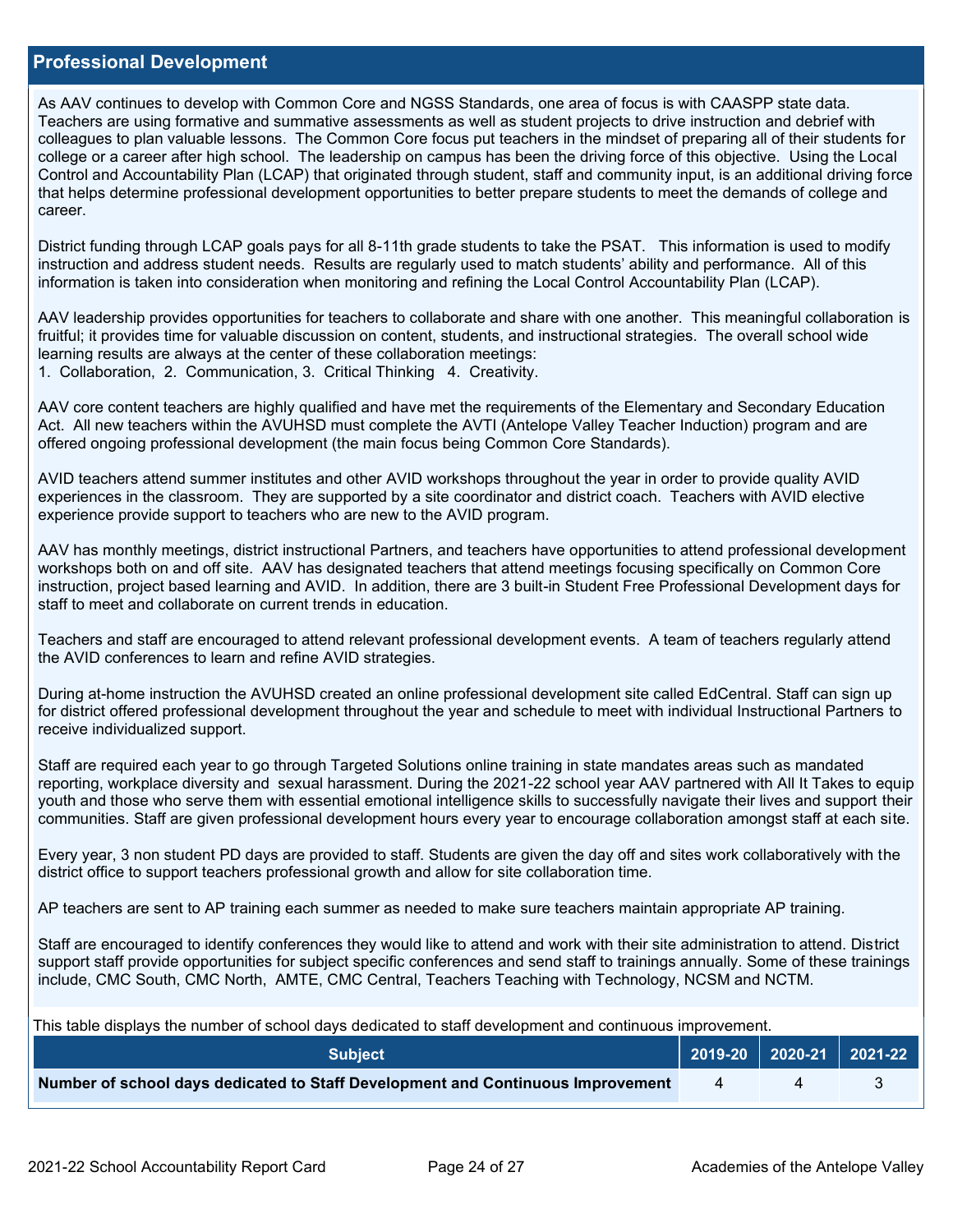# **Antelope Valley Union High School District 2020-21 Local Accountability Report Card (LARC) Addendum**

# **Local Accountability Report Card (LARC) Addendum**

**2020-21 Local Accountability Report Card (LARC) Addendum Overview**



On July 14, 2021, the California State Board of Education (SBE) determined that the California Department of Education (CDE) will use the SARC as the mechanism to conduct a one-time data collection of the LEA-level aggregate test results of all school's local assessments administered during the 2020–2021 school year in order to meet the federal Every Students Succeeds Act (ESSA) reporting requirement for the Local Educational Agency Accountability Report Cards (LARCs).

Each local educational agency (LEA) is responsible for preparing and posting their annual LARC in accordance with the federal ESSA. As a courtesy, the CDE prepares and posts the LARCs on behalf of all LEAs.

Only for the 2020–2021 school year and the 2020–2021 LARCs, LEAs are required to report their aggregate local assessments test results at the LEA-level to the CDE by populating the tables below via the SARC. These data will be used to meet the LEAs' federal requirement for their LARCs. Note that it is the responsibility of the school and LEA to ensure that all student privacy and suppression rules are in place when reporting data in Tables 3 and 4 in the Addendum, as applicable.

The tables below are not part of the SBE approved 2020–2021 SARC template but rather are the mechanism by which these required data will be collected from LEAs.

For purposes of the LARC and the following tables, an LEA is defined as a school district, a county office of education, or a direct funded charter school.

| 2021-22 District Contact Information |                                            |  |  |  |
|--------------------------------------|--------------------------------------------|--|--|--|
| <b>District Name</b>                 | Antelope Valley Union High School District |  |  |  |
| <b>Phone Number</b>                  | 661-948-7655                               |  |  |  |
| Superintendent                       | Greg Nehen                                 |  |  |  |
| <b>Email Address</b>                 | gnehen@avhsd.org                           |  |  |  |
| <b>District Website Address</b>      | www.avdistrict.org                         |  |  |  |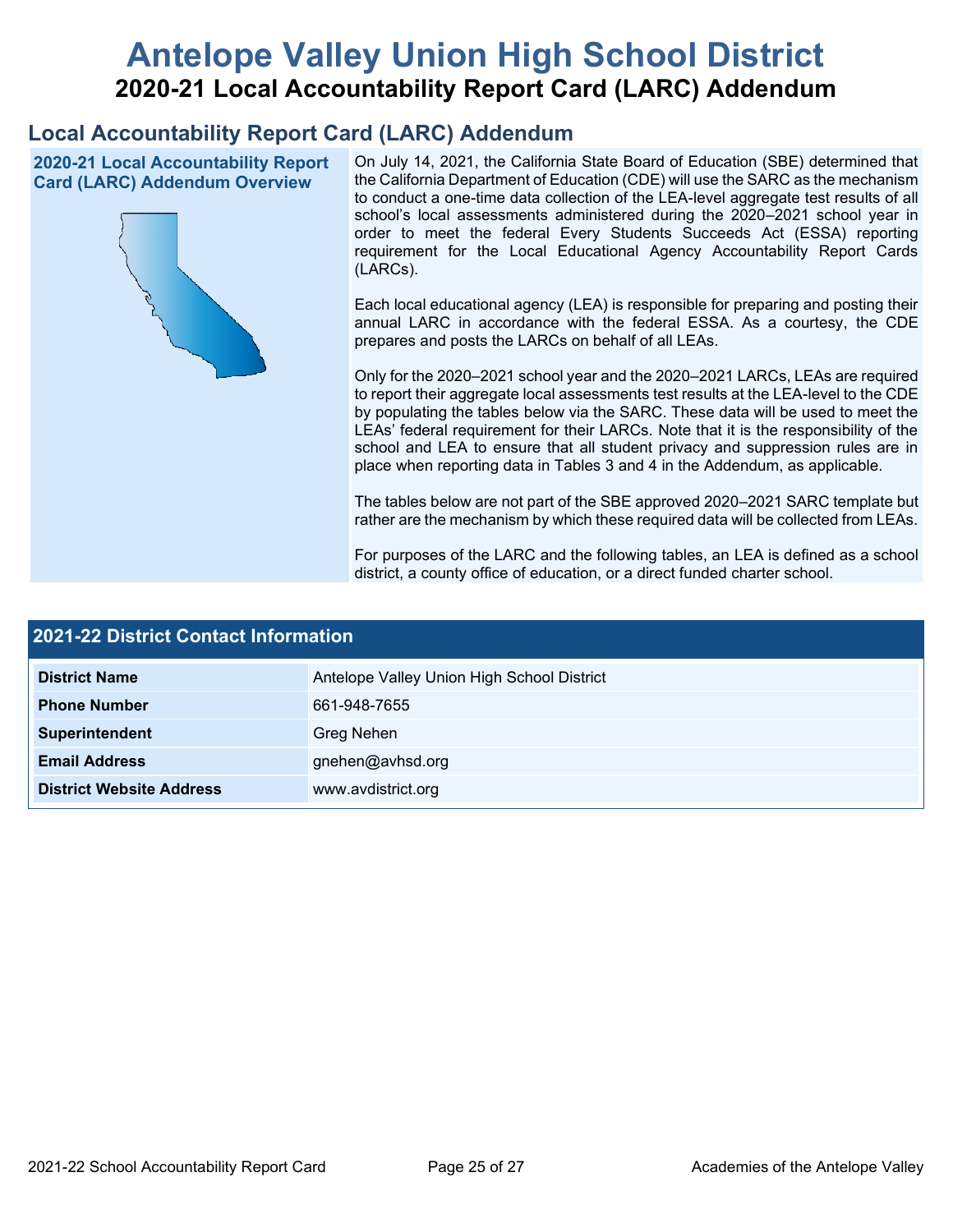# **2020-21 CAASPP Test Results in ELA by Student Group**

This table displays CAASPP test results in ELA by student group for students grades three through eight and grade eleven taking and completing a state-administered assessment. The CDE will populate this table for schools in cases where the school administered the CAASPP assessment. In cases where the school administered a local assessment instead of CAASPP, the CDE will populate this table with "NT" values, meaning this school did not test students using the CAASPP. See the local assessment(s) table for more information.

| <b>CAASPP</b><br><b>Student Groups</b>               | <b>CAASPP</b><br><b>Total</b><br><b>Enrollment</b> | <b>CAASPP</b><br><b>Number</b><br><b>Tested</b> | <b>CAASPP</b><br><b>Percent</b><br><b>Tested</b> | <b>CAASPP</b><br><b>Percent</b><br><b>Not Tested</b> | <b>CAASPP</b><br><b>Percent</b><br><b>Met or</b><br><b>Exceeded</b> |
|------------------------------------------------------|----------------------------------------------------|-------------------------------------------------|--------------------------------------------------|------------------------------------------------------|---------------------------------------------------------------------|
| <b>All Students</b>                                  | 5010                                               | <b>NT</b>                                       | <b>NT</b>                                        | <b>NT</b>                                            | <b>NT</b>                                                           |
| <b>Female</b>                                        | 2507                                               | <b>NT</b>                                       | <b>NT</b>                                        | <b>NT</b>                                            | <b>NT</b>                                                           |
| <b>Male</b>                                          | 2503                                               | <b>NT</b>                                       | <b>NT</b>                                        | <b>NT</b>                                            | <b>NT</b>                                                           |
| American Indian or Alaska Native                     | 14                                                 | <b>NT</b>                                       | <b>NT</b>                                        | <b>NT</b>                                            | <b>NT</b>                                                           |
| <b>Asian</b>                                         | 71                                                 | <b>NT</b>                                       | <b>NT</b>                                        | <b>NT</b>                                            | <b>NT</b>                                                           |
| <b>Black or African American</b>                     | 805                                                | <b>NT</b>                                       | <b>NT</b>                                        | <b>NT</b>                                            | <b>NT</b>                                                           |
| <b>Filipino</b>                                      | 80                                                 | <b>NT</b>                                       | <b>NT</b>                                        | <b>NT</b>                                            | <b>NT</b>                                                           |
| <b>Hispanic or Latino</b>                            | 3235                                               | <b>NT</b>                                       | <b>NT</b>                                        | <b>NT</b>                                            | <b>NT</b>                                                           |
| Native Hawaiian or Pacific Islander                  | $\overline{\phantom{a}}$                           | <b>NT</b>                                       | <b>NT</b>                                        | <b>NT</b>                                            | <b>NT</b>                                                           |
| <b>Two or More Races</b>                             | 265                                                | <b>NT</b>                                       | <b>NT</b>                                        | <b>NT</b>                                            | <b>NT</b>                                                           |
| <b>White</b>                                         | 536                                                | <b>NT</b>                                       | <b>NT</b>                                        | <b>NT</b>                                            | <b>NT</b>                                                           |
| <b>English Learners</b>                              | 398                                                | <b>NT</b>                                       | <b>NT</b>                                        | <b>NT</b>                                            | <b>NT</b>                                                           |
| <b>Foster Youth</b>                                  | 98                                                 | <b>NT</b>                                       | <b>NT</b>                                        | <b>NT</b>                                            | <b>NT</b>                                                           |
| <b>Homeless</b>                                      | 68                                                 | <b>NT</b>                                       | <b>NT</b>                                        | <b>NT</b>                                            | <b>NT</b>                                                           |
| <b>Military</b>                                      | 83                                                 | <b>NT</b>                                       | <b>NT</b>                                        | <b>NT</b>                                            | <b>NT</b>                                                           |
| <b>Socioeconomically Disadvantaged</b>               | 3630                                               | <b>NT</b>                                       | <b>NT</b>                                        | <b>NT</b>                                            | <b>NT</b>                                                           |
| <b>Students Receiving Migrant Education Services</b> | 28                                                 | <b>NT</b>                                       | <b>NT</b>                                        | <b>NT</b>                                            | <b>NT</b>                                                           |
| <b>Students with Disabilities</b>                    | 766                                                | <b>NT</b>                                       | <b>NT</b>                                        | <b>NT</b>                                            | NT                                                                  |